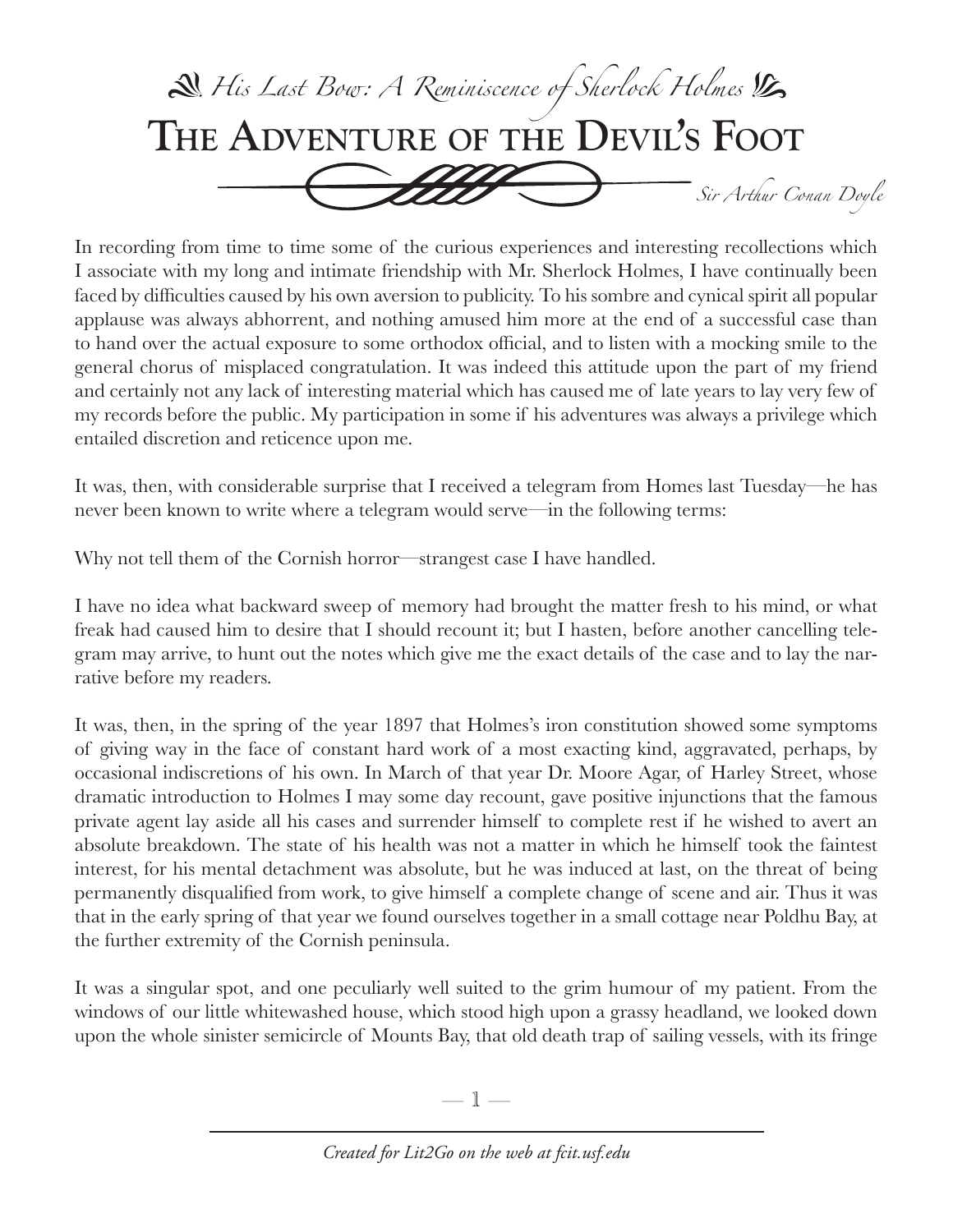of black cliffs and surge-swept reefs on which innumerable seamen have met their end. With a northerly breeze it lies placid and sheltered, inviting the storm-tossed craft to tack into it for rest and protection.

Then come the sudden swirl round of the wind, the blistering gale from the south-west, the dragging anchor, the lee shore, and the last battle in the creaming breakers. The wise mariner stands far out from that evil place.

On the land side our surroundings were as sombre as on the sea. It was a country of rolling moors, lonely and dun-colored, with an occasional church tower to mark the site of some old-world village. In every direction upon these moors there were traces of some vanished race which had passed utterly away, and left as it sole record strange monuments of stone, irregular mounds which contained the burned ashes of the dead, and curious earthworks which hinted at prehistoric strife. The glamour and mystery of the place, with its sinister atmosphere of forgotten nations, appealed to the imagination of my friend, and he spent much of his time in long walks and solitary meditations upon the moor. The ancient Cornish language had also arrested his attention, and he had, I remember, conceived the idea that it was akin to the Chaldean, and had been largely derived from the Phoenician traders in tin. He had received a consignment of books upon philology and was settling down to develop this thesis when suddenly, to my sorrow and to his unfeigned delight, we found ourselves, even in that land of dreams, plunged into a problem at our very doors which was more intense, more engrossing, and infinitely more mysterious than any of those which had driven us from London. Our simple life and peaceful, healthy routine were violently interrupted, and we were precipitated into the midst of a series of events which caused the utmost excitement not only in Cornwall but throughout the whole west of England. Many of my readers may retain some recollection of what was called at the time "The Cornish Horror," though a most imperfect account of the matter reached the London press. Now, after thirteen years, I will give the true details of this inconceivable affair to the public.

I have said that scattered towers marked the villages which dotted this part of Cornwall. The nearest of these was the hamlet of Tredannick Wollas, where the cottages of a couple of hundred inhabitants clustered round an ancient, moss-grown church. The vicar of the parish, Mr. Roundhay, was something of an archaeologist, and as such Holmes had made his acquaintance. He was a middle-aged man, portly and affable, with a considerable fund of local lore. At his invitation we had taken tea at the vicarage and had come to know, also, Mr. Mortimer Tregennis, an independent gentleman, who increased the clergyman's scanty resources by taking rooms in his large, straggling house. The vicar, being a bachelor, was glad to come to such an arrangement, though he had little in common with his lodger, who was a thin, dark, spectacled man, with a stoop which gave the impression of actual, physical deformity. I remember that during our short visit we found the vicar garrulous, but his lodger

 $-2-$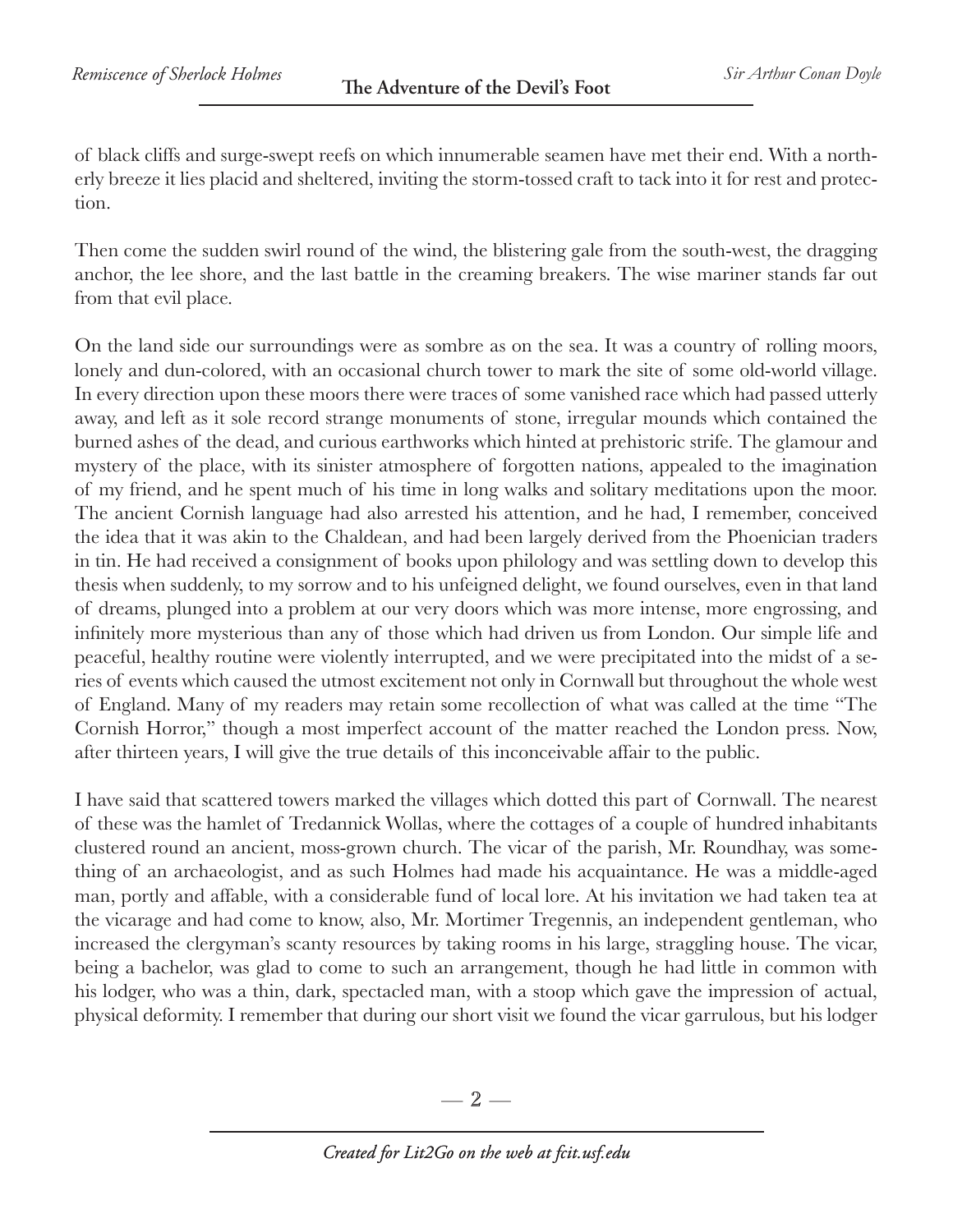strangely reticent, a sad-faced, introspective man, sitting with averted eyes, brooding apparently upon his own affairs.

These were the two men who entered abruptly into our little sitting-room on Tuesday, March the 16th, shortly after our breakfast hour, as we were smoking together, preparatory to our daily excursion upon the moors.

"Mr. Holmes," said the vicar in an agitated voice, "the most extraordinary and tragic affair has occurred during the night. It is the most unheard-of business. We can only regard it as a special Providence that you should chance to be here at the time, for in all England you are the one man we need."

I glared at the intrusive vicar with no very friendly eyes; but Holmes took his pipe from his lips and sat up in his chair like an old hound who hears the view-halloa. He waved his hand to the sofa, and our palpitating visitor with his agitated companion sat side by side upon it. Mr. Mortimer Tregennis was more self- contained than the clergyman, but the twitching of his thin hands and the brightness of his dark eyes showed that they shared a common emotion.

"Shall I speak or you?" he asked of the vicar.

"Well, as you seem to have made the discovery, whatever it may be, and the vicar to have had it secondhand, perhaps you had better do the speaking," said Holmes.

I glanced at the hastily clad clergyman, with the formally dressed lodger seated beside him, and was amused at the surprise which Holmes's simple deduction had brought to their faces.

"Perhaps I had best say a few words first," said the vicar, "and then you can judge if you will listen to the details from Mr. Tregennis, or whether we should not hasten at once to the scene of this mysterious affair. I may explain, then, that our friend here spent last evening in the company of his two brothers, Owen and George, and of his sister Brenda, at their house of Tredannick Wartha, which is near the old stone cross upon the moor. He left them shortly after ten o'clock, playing cards round the dining-room table, in excellent health and spirits. This morning, being an early riser, he walked in that direction before breakfast and was overtaken by the carriage of Dr. Richards, who explained that he had just been sent for on a most urgent call to Tredannick Wartha. Mr. Mortimer Tregennis naturally went with him. When he arrived at Tredannick Wartha he found an extraordinary state of things. His two brothers and his sister were seated round the table exactly as he had left them, the cards still spread in front of them and the candles burned down to their sockets. The sister lay back stone-dead in her chair, while the two brothers sat on each side of her laughing, shouting, and singing, the senses stricken clean out of them. All three of them, the dead woman and the two demented men, retained

 $-3-$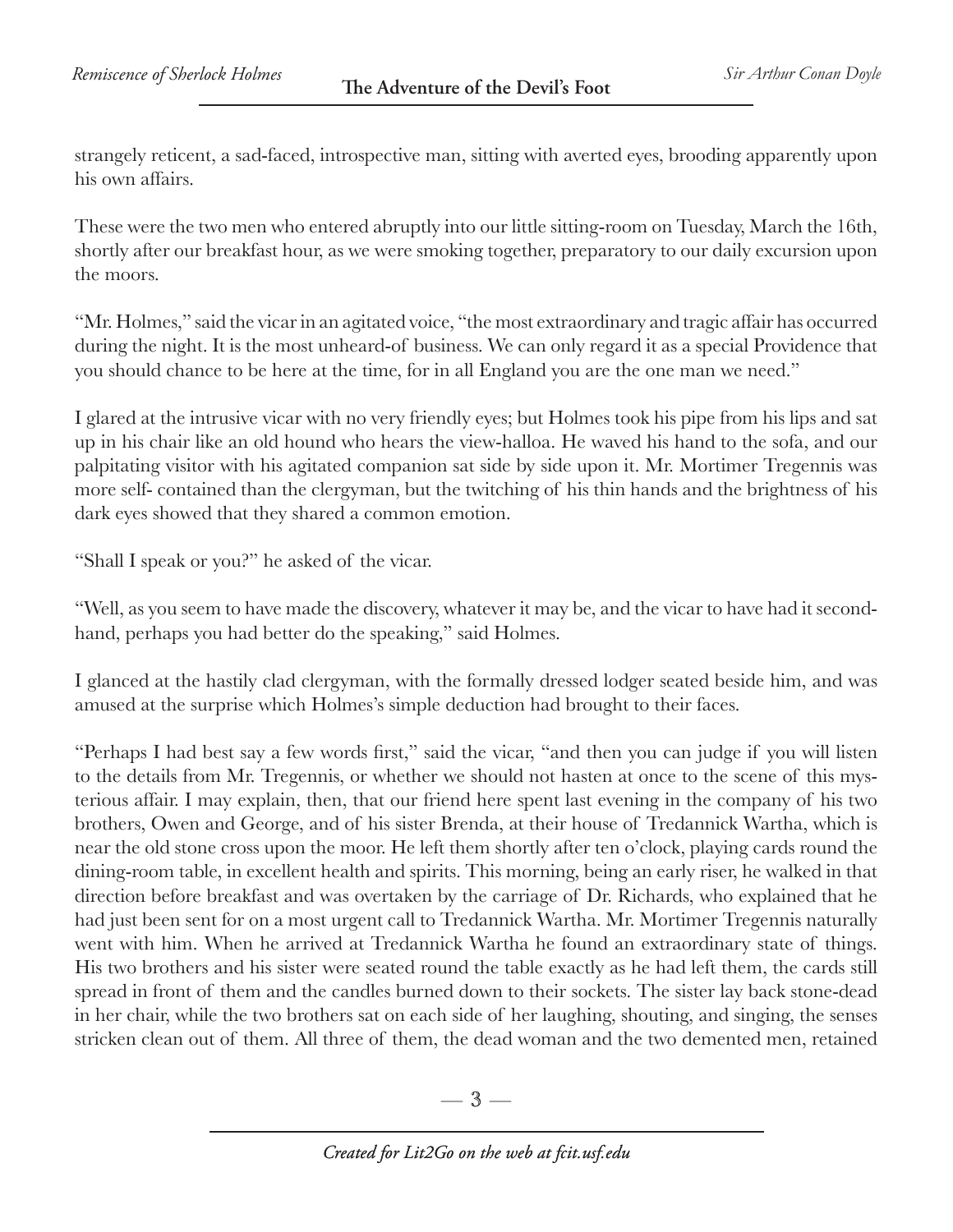upon their faces an expression of the utmost horror—a convulsion of terror which was dreadful to look upon. There was no sign of the presence of anyone in the house, except Mrs. Porter, the old cook and housekeeper, who declared that she had slept deeply and heard no sound during the night. Nothing had been stolen or disarranged, and there is absolutely no explanation of what the horror can be which has frightened a woman to death and two strong men out of their senses. There is the situation, Mr. Holmes, in a nutshell, and if you can help us to clear it up you will have done a great work."

I had hoped that in some way I could coax my companion back into the quiet which had been the object of our journey; but one glance at his intense face and contracted eyebrows told me how vain was now the expectation. He sat for some little time in silence, absorbed in the strange drama which had broken in upon our peace.

"I will look into this matter," he said at last. "On the face of it, it would appear to be a case of a very exceptional nature. Have you been there yourself, Mr. Roundhay?"

"No, Mr. Holmes. Mr. Tregennis brought back the account to the vicarage, and I at once hurried over with him to consult you."

"How far is it to the house where this singular tragedy occurred?"

"About a mile inland."

"Then we shall walk over together. But before we start I must ask you a few questions, Mr. Mortimer Tregennis."

The other had been silent all this time, but I had observed that his more controlled excitement was even greater than the obtrusive emotion of the clergyman. He sat with a pale, drawn face, his anxious gaze fixed upon Holmes, and his thin hands clasped convulsively together. His pale lips quivered as he listened to the dreadful experience which had befallen his family, and his dark eyes seemed to reflect something of the horror of the scene.

"Ask what you like, Mr. Holmes," said he eagerly. "It is a bad thing to speak of, but I will answer you the truth."

"Tell me about last night."

 $-4-$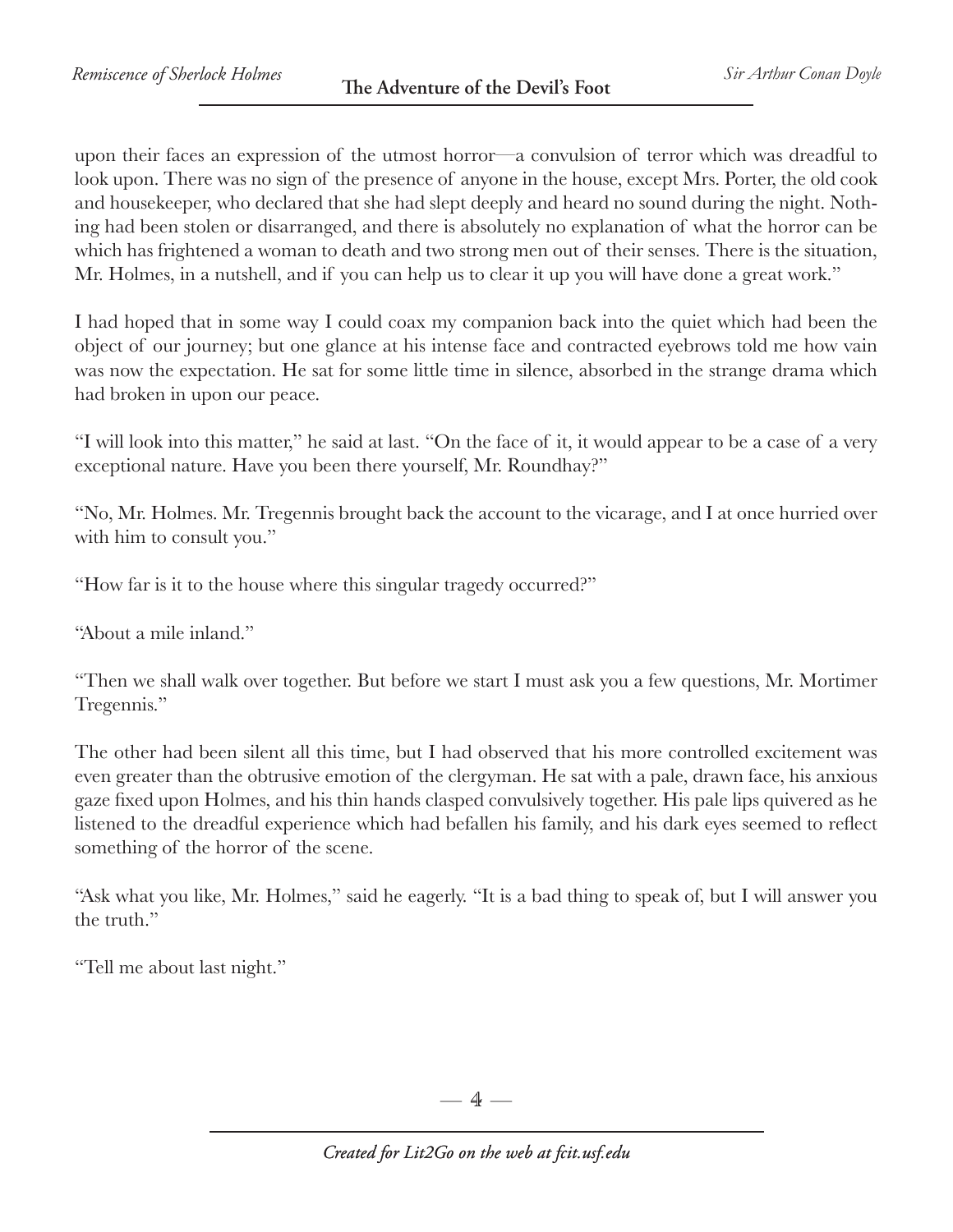"Well, Mr. Holmes, I supped there, as the vicar has said, and my elder brother George proposed a game of whist afterwards. We sat down about nine o'clock. It was a quarter-past ten when I moved to go. I left them all round the table, as merry as could be."

"Who let you out?"

"Mrs. Porter had gone to bed, so I let myself out. I shut the hall door behind me. The window of the room in which they sat was closed, but the blind was not drawn down. There was no change in door or window this morning, or any reason to think that any stranger had been to the house. Yet there they sat, driven clean mad with terror, and Brenda lying dead of fright, with her head hanging over the arm of the chair. I'll never get the sight of that room out of my mind so long as I live."

"The facts, as you state them, are certainly most remarkable," said Holmes. "I take it that you have no theory yourself which can in any way account for them?"

"It's devilish, Mr. Holmes, devilish!" cried Mortimer Tregennis. "It is not of this world. Something has come into that room which has dashed the light of reason from their minds. What human contrivance could do that?"

"I fear," said Holmes, "that if the matter is beyond humanity it is certainly beyond me. Yet we must exhaust all natural explanations before we fall back upon such a theory as this. As to yourself, Mr. Tregennis, I take it you were divided in some way from your family, since they lived together and you had rooms apart?"

"That is so, Mr. Holmes, though the matter is past and done with. We were a family of tin-miners at Redruth, but we sold our venture to a company, and so retired with enough to keep us. I won't deny that there was some feeling about the division of the money and it stood between us for a time, but it was all forgiven and forgotten, and we were the best of friends together."

"Looking back at the evening which you spent together, does anything stand out in your memory as throwing any possible light upon the tragedy? Think carefully, Mr. Tregennis, for any clue which can help me."

"There is nothing at all, sir."

"Your people were in their usual spirits?"

"Never better."

 $-5-$ 

*Created for Lit2Go on the web at fcit.usf.edu*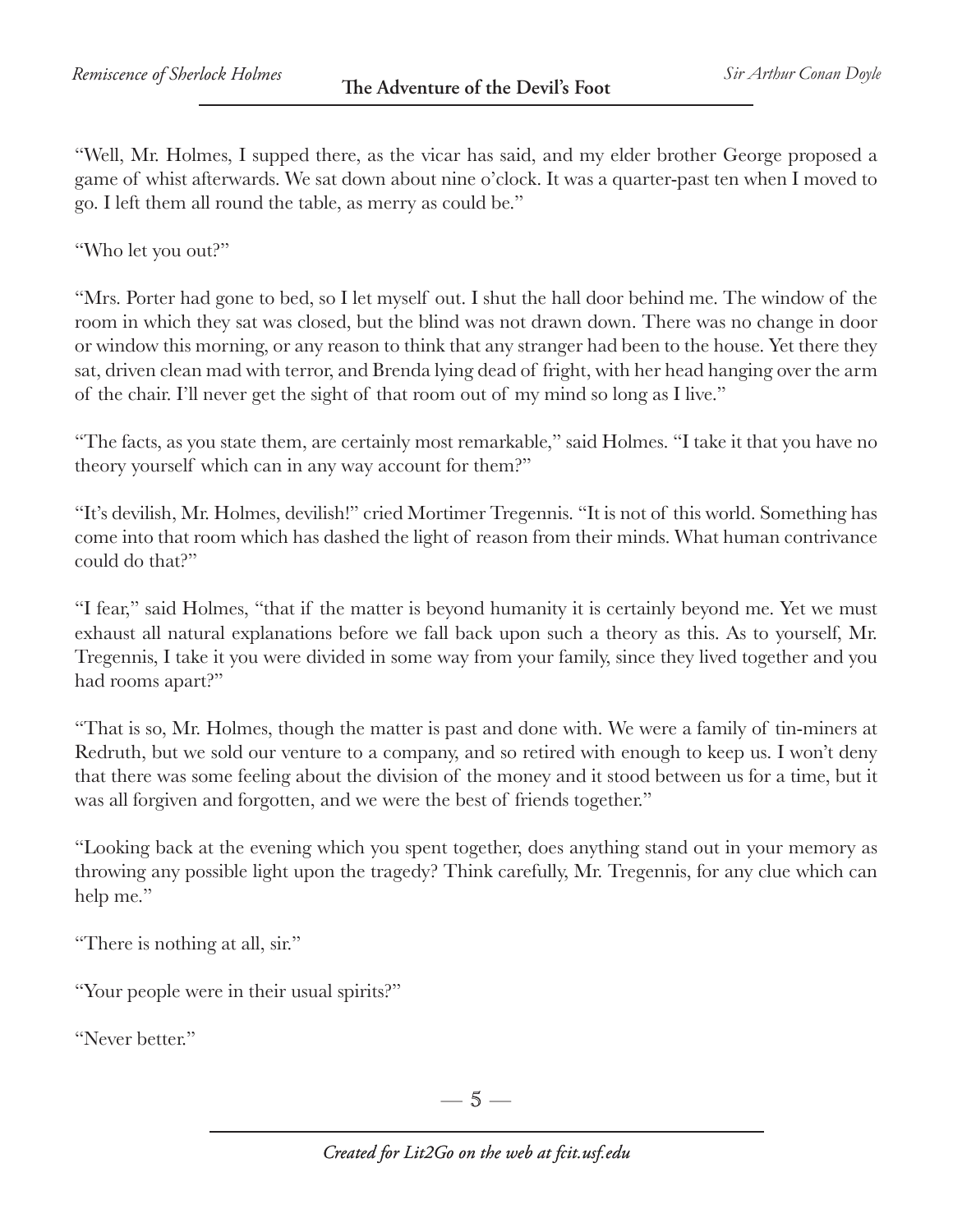"Were they nervous people? Did they ever show any apprehension of coming danger?"

"Nothing of the kind."

"You have nothing to add then, which could assist me?"

Mortimer Tregennis considered earnestly for a moment.

"There is one thing occurs to me," said he at last. "As we sat at the table my back was to the window, and my brother George, he being my partner at cards, was facing it. I saw him once look hard over my shoulder, so I turned round and looked also. The blind was up and the window shut, but I could just make out the bushes on the lawn, and it seemed to me for a moment that I saw something moving among them. I couldn't even say if it was man or animal, but I just thought there was something there. When I asked him what he was looking at, he told me that he had the same feeling. That is all that I can say."

"Did you not investigate?"

"No; the matter passed as unimportant."

"You left them, then, without any premonition of evil?"

"None at all."

"I am not clear how you came to hear the news so early this morning."

"I am an early riser and generally take a walk before breakfast. This morning I had hardly started when the doctor in his carriage overtook me. He told me that old Mrs. Porter had sent a boy down with an urgent message. I sprang in beside him and we drove on. When we got there we looked into that dreadful room. The candles and the fire must have burned out hours before, and they had been sitting there in the dark until dawn had broken. The doctor said Brenda must have been dead at least six hours. There were no signs of violence. She just lay across the arm of the chair with that look on her face. George and Owen were singing snatches of songs and gibbering like two great apes. Oh, it was awful to see! I couldn't stand it, and the doctor was as white as a sheet. Indeed, he fell into a chair in a sort of faint, and we nearly had him on our hands as well."

 $-6-$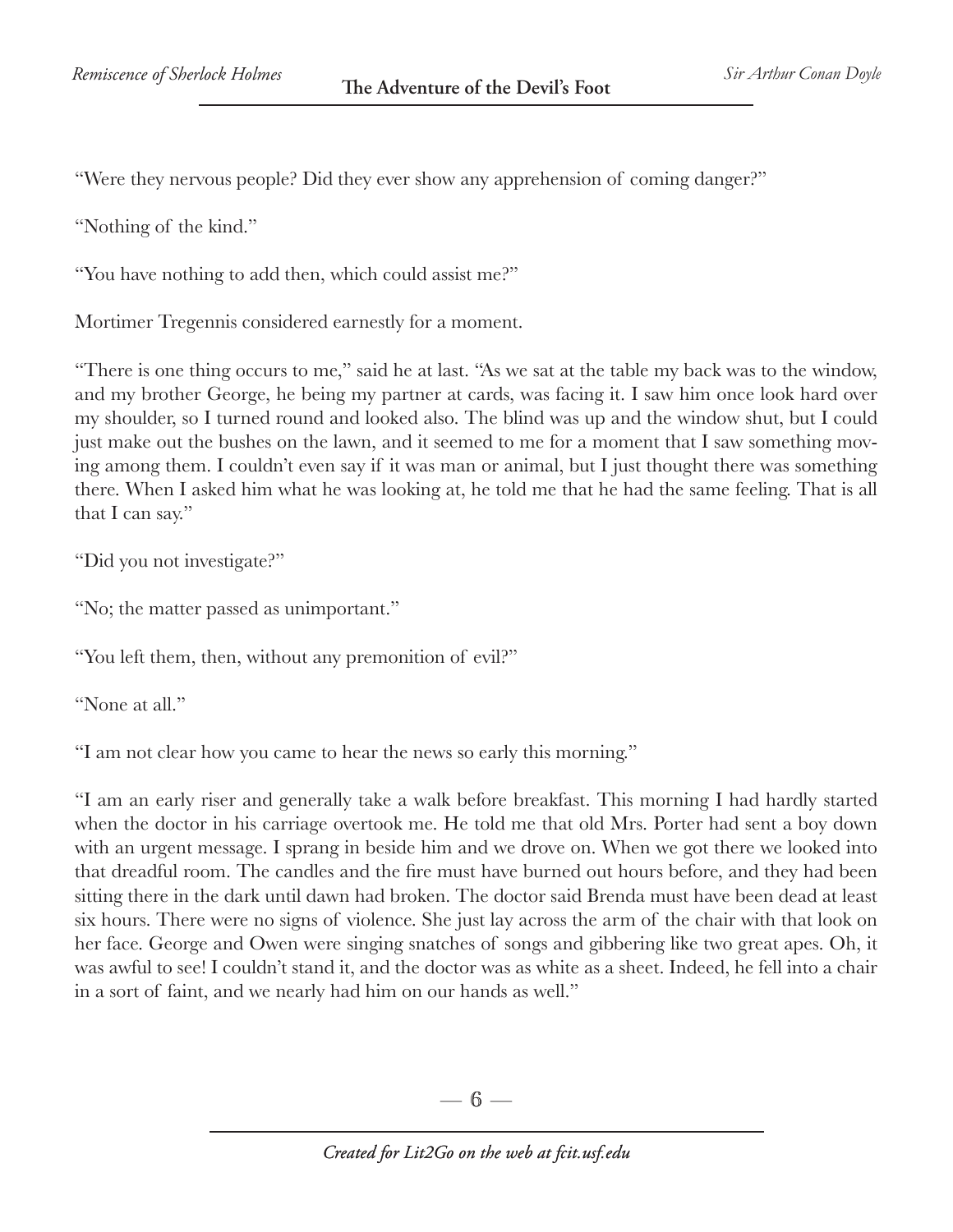"Remarkable—most remarkable!" said Holmes, rising and taking his hat. "I think, perhaps, we had better go down to Tredannick Wartha without further delay. I confess that I have seldom known a case which at first sight presented a more singular problem."

Our proceedings of that first morning did little to advance the investigation. It was marked, however, at the outset by an incident which left the most sinister impression upon my mind. The approach to the spot at which the tragedy occurred is down a narrow, winding, country lane. While we made our way along it we heard the rattle of a carriage coming towards us and stood aside to let it pass. As it drove by us I caught a glimpse through the closed window of a horribly contorted, grinning face glaring out at us. Those staring eyes and gnashing teeth flashed past us like a dreadful vision.

"My brothers!" cried Mortimer Tregennis, white to his lips. "They are taking them to Helston."

We looked with horror after the black carriage, lumbering upon its way. Then we turned our steps towards this ill-omened house in which they had met their strange fate.

It was a large and bright dwelling, rather a villa than a cottage, with a considerable garden which was already, in that Cornish air, well filled with spring flowers. Towards this garden the window of the sitting-room fronted, and from it, according to Mortimer Tregennis, must have come that thing of evil which had by sheer horror in a single instant blasted their minds. Holmes walked slowly and thoughtfully among the flower- plots and along the path before we entered the porch. So absorbed was he in his thoughts, I remember, that he stumbled over the watering-pot, upset its contents, and deluged both our feet and the garden path. Inside the house we were met by the elderly Cornish housekeeper, Mrs. Porter, who, with the aid of a young girl, looked after the wants of the family. She readily answered all Holmes's questions. She had heard nothing in the night. Her employers had all been in excellent spirits lately, and she had never known them more cheerful and prosperous. She had fainted with horror upon entering the room in the morning and seeing that dreadful company round the table. She had, when she recovered, thrown open the window to let the morning air in, and had run down to the lane, whence she sent a farm-lad for the doctor. The lady was on her bed upstairs if we cared to see her. It took four strong men to get the brothers into the asylum carriage. She would not herself stay in the house another day and was starting that very afternoon to rejoin her family at St. Ives.

We ascended the stairs and viewed the body. Miss Brenda Tregennis had been a very beautiful girl, though now verging upon middle age. Her dark, clear-cut face was handsome, even in death, but there still lingered upon it something of that convulsion of horror which had been her last human emotion. From her bedroom we descended to the sitting-room, where this strange tragedy had actually occurred. The charred ashes of the overnight fire lay in the grate. On the table were the four guttered and burned-out candles, with the cards scattered over its surface. The chairs had been moved back

 $-7-$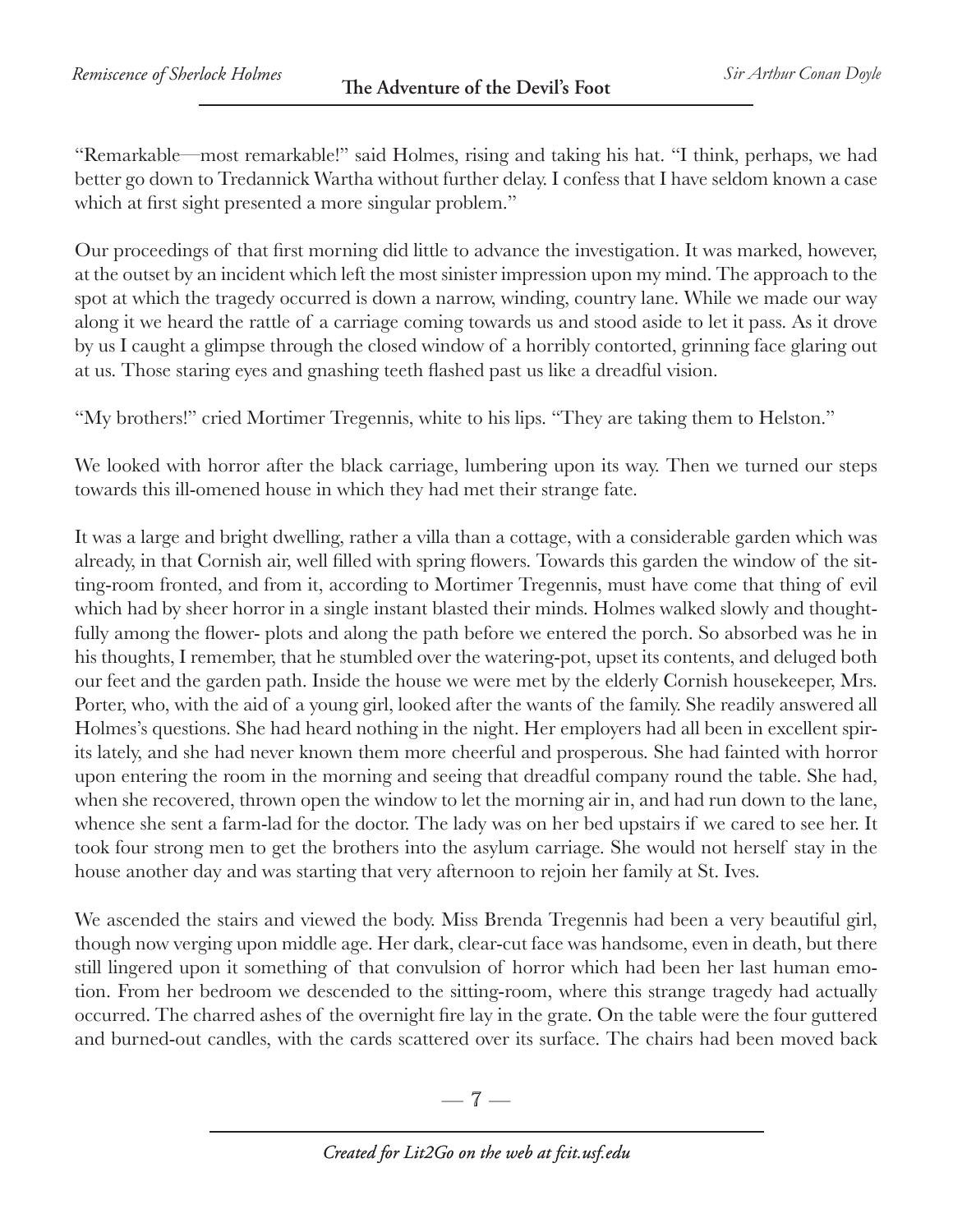against the walls, but all else was as it had been the night before. Holmes paced with light, swift steps about the room; he sat in the various chairs, drawing them up and reconstructing their positions. He tested how much of the garden was visible; he examined the floor, the ceiling, and the fireplace; but never once did I see that sudden brightening of his eyes and tightening of his lips which would have told me that he saw some gleam of light in this utter darkness.

"Why a fire?" he asked once. "Had they always a fire in this small room on a spring evening?"

Mortimer Tregennis explained that the night was cold and damp. For that reason, after his arrival, the fire was lit. "What are you going to do now, Mr. Holmes?" he asked.

My friend smiled and laid his hand upon my arm. "I think, Watson, that I shall resume that course of tobacco-poisoning which you have so often and so justly condemned," said he. "With your permission, gentlemen, we will now return to our cottage, for I am not aware that any new factor is likely to come to our notice here. I will turn the facts over in my mind, Mr. Tregennis, and should anything occur to me I will certainly communicate with you and the vicar. In the meantime I wish you both good-morning."

It was not until long after we were back in Poldhu Cottage that Holmes broke his complete and absorbed silence. He sat coiled in his armchair, his haggard and ascetic face hardly visible amid the blue swirl of his tobacco smoke, his black brows drawn down, his forehead contracted, his eyes vacant and far away. Finally he laid down his pipe and sprang to his feet.

"It won't do, Watson!" said he with a laugh. "Let us walk along the cliffs together and search for flint arrows. We are more likely to find them than clues to this problem. To let the brain work without sufficient material is like racing an engine. It racks itself to pieces. The sea air, sunshine, and patience, Watson—all else will come.

"Now, let us calmly define our position, Watson," he continued as we skirted the cliffs together. "Let us get a firm grip of the very little which we DO know, so that when fresh facts arise we may be ready to fit them into their places. I take it, in the first place, that neither of us is prepared to admit diabolical intrusions into the affairs of men. Let us begin by ruling that entirely out of our minds. Very good. There remain three persons who have been grievously stricken by some conscious or unconscious human agency. That is firm ground. Now, when did this occur? Evidently, assuming his narrative to be true, it was immediately after Mr. Mortimer Tregennis had left the room. That is a very important point. The presumption is that it was within a few minutes afterwards. The cards still lay upon the table. It was already past their usual hour for bed. Yet they had not changed their position or pushed

 $-8-$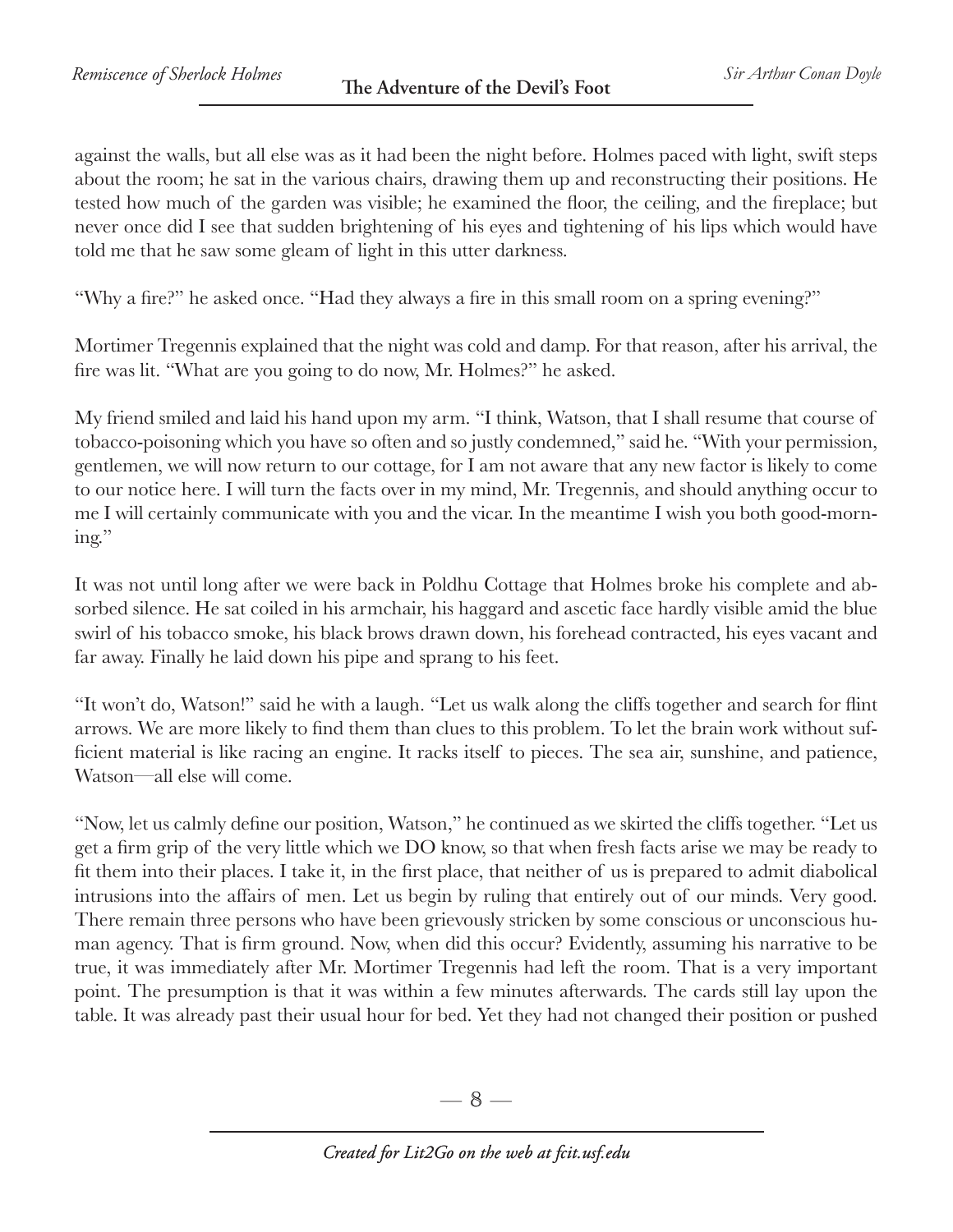back their chairs. I repeat, then, that the occurrence was immediately after his departure, and not later than eleven o'clock last night.

"Our next obvious step is to check, so far as we can, the movements of Mortimer Tregennis after he left the room. In this there is no difficulty, and they seem to be above suspicion. Knowing my methods as you do, you were, of course, conscious of the somewhat clumsy water-pot expedient by which I obtained a clearer impress of his foot than might otherwise have been possible. The wet, sandy path took it admirably. Last night was also wet, you will remember, and it was not difficult—having obtained a sample print—to pick out his track among others and to follow his movements. He appears to have walked away swiftly in the direction of the vicarage.

"If, then, Mortimer Tregennis disappeared from the scene, and yet some outside person affected the card-players, how can we reconstruct that person, and how was such an impression of horror conveyed? Mrs. Porter may be eliminated. She is evidently harmless. Is there any evidence that someone crept up to the garden window and in some manner produced so terrific an effect that he drove those who saw it out of their senses? The only suggestion in this direction comes from Mortimer Tregennis himself, who says that his brother spoke about some movement in the garden. That is certainly remarkable, as the night was rainy, cloudy, and dark. Anyone who had the design to alarm these people would be compelled to place his very face against the glass before he could be seen. There is a threefoot flower- border outside this window, but no indication of a footmark. It is difficult to imagine, then, how an outsider could have made so terrible an impression upon the company, nor have we found any possible motive for so strange and elaborate an attempt. You perceive our difficulties, Watson?"

"They are only too clear," I answered with conviction.

"And yet, with a little more material, we may prove that they are not insurmountable," said Holmes. "I fancy that among your extensive archives, Watson, you may find some which were nearly as obscure. Meanwhile, we shall put the case aside until more accurate data are available, and devote the rest of our morning to the pursuit of neolithic man."

I may have commented upon my friend's power of mental detachment, but never have I wondered at it more than upon that spring morning in Cornwall when for two hours he discoursed upon celts, arrowheads, and shards, as lightly as if no sinister mystery were waiting for his solution. It was not until we had returned in the afternoon to our cottage that we found a visitor awaiting us, who soon brought our minds back to the matter in hand. Neither of us needed to be told who that visitor was. The huge body, the craggy and deeply seamed face with the fierce eyes and hawk-like nose, the grizzled hair which nearly brushed our cottage ceiling, the beard—golden at the fringes and white near the lips, save for the nicotine stain from his perpetual cigar—all these were as well known in London as in Africa,

 $\Box$  9 —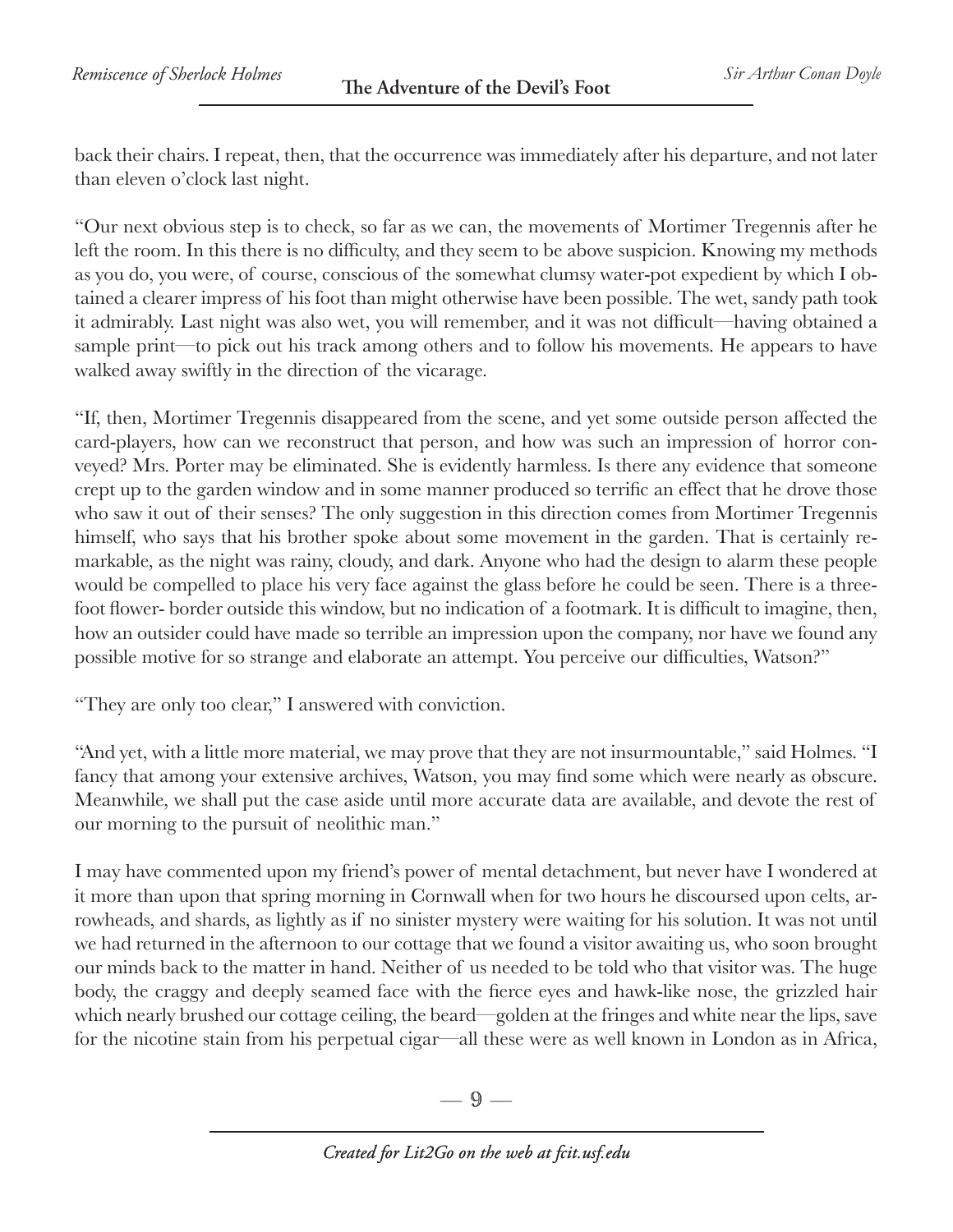and could only be associated with the tremendous personality of Dr. Leon Sterndale, the great lionhunter and explorer.

We had heard of his presence in the district and had once or twice caught sight of his tall figure upon the moorland paths. He made no advances to us, however, nor would we have dreamed of doing so to him, as it was well known that it was his love of seclusion which caused him to spend the greater part of the intervals between his journeys in a small bungalow buried in the lonely wood of Beauchamp Arriance. Here, amid his books and his maps, he lived an absolutely lonely life, attending to his own simple wants and paying little apparent heed to the affairs of his neighbours. It was a surprise to me, therefore, to hear him asking Holmes in an eager voice whether he had made any advance in his reconstruction of this mysterious episode. "The county police are utterly at fault," said he, "but perhaps your wider experience has suggested some conceivable explanation. My only claim to being taken into your confidence is that during my many residences here I have come to know this family of Tregennis very well—indeed, upon my Cornish mother's side I could call them cousins—and their strange fate has naturally been a great shock to me. I may tell you that I had got as far as Plymouth upon my way to Africa, but the news reached me this morning, and I came straight back again to help in the inquiry."

Holmes raised his eyebrows.

"Did you lose your boat through it?"

"I will take the next."

"Dear me! that is friendship indeed."

"I tell you they were relatives."

"Quite so—cousins of your mother. Was your baggage aboard the ship?"

"Some of it, but the main part at the hotel."

"I see. But surely this event could not have found its way into the Plymouth morning papers."

"No, sir; I had a telegram."

"Might I ask from whom?"

 $-10-$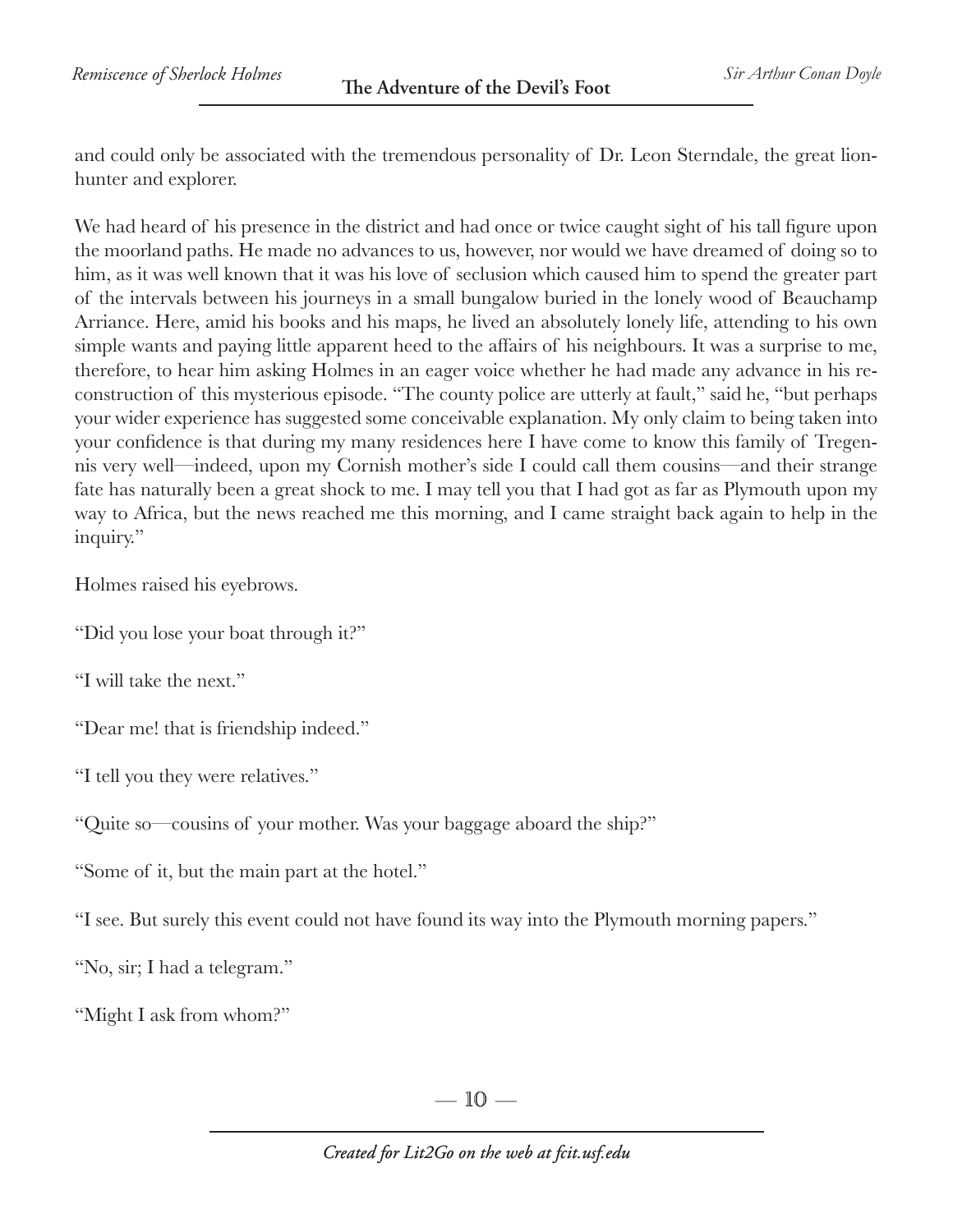A shadow passed over the gaunt face of the explorer.

"You are very inquisitive, Mr. Holmes."

"It is my business."

With an effort Dr. Sterndale recovered his ruffled composure.

"I have no objection to telling you," he said. "It was Mr. Roundhay, the vicar, who sent me the telegram which recalled me."

"Thank you," said Holmes. "I may say in answer to your original question that I have not cleared my mind entirely on the subject of this case, but that I have every hope of reaching some conclusion. It would be premature to say more."

"Perhaps you would not mind telling me if your suspicions point in any particular direction?"

"No, I can hardly answer that."

"Then I have wasted my time and need not prolong my visit." The famous doctor strode out of our cottage in considerable ill- humour, and within five minutes Holmes had followed him. I saw him no more until the evening, when he returned with a slow step and haggard face which assured me that he had made no great progress with his investigation. He glanced at a telegram which awaited him and threw it into the grate.

"From the Plymouth hotel, Watson," he said. "I learned the name of it from the vicar, and I wired to make certain that Dr. Leon Sterndale's account was true. It appears that he did indeed spend last night there, and that he has actually allowed some of his baggage to go on to Africa, while he returned to be present at this investigation. What do you make of that, Watson?"

"He is deeply interested."

"Deeply interested—yes. There is a thread here which we had not yet grasped and which might lead us through the tangle. Cheer up, Watson, for I am very sure that our material has not yet all come to hand. When it does we may soon leave our difficulties behind us."

Little did I think how soon the words of Holmes would be realized, or how strange and sinister would be that new development which opened up an entirely fresh line of investigation. I was shaving at my

—  $\mathbb{1}$  —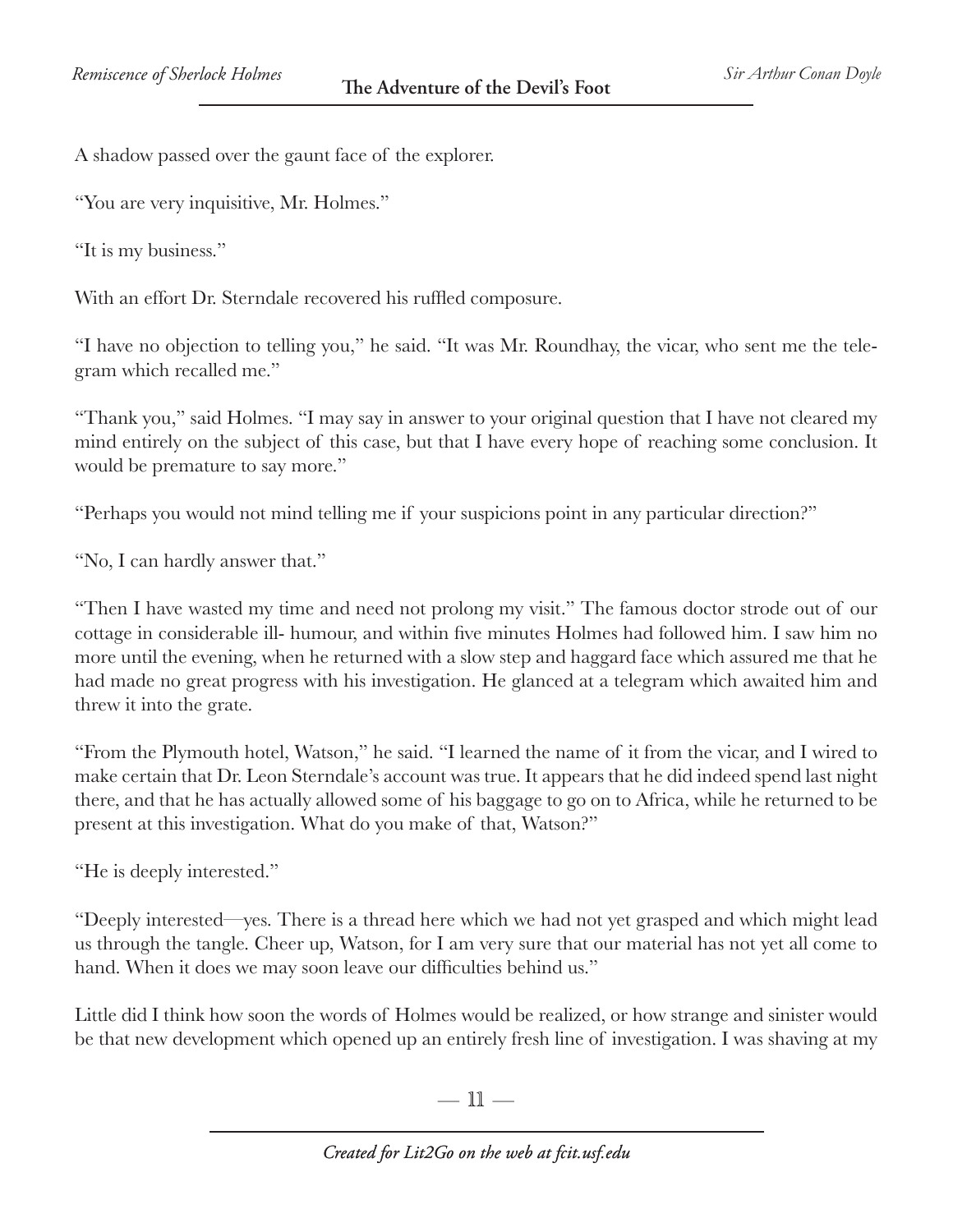window in the morning when I heard the rattle of hoofs and, looking up, saw a dog-cart coming at a gallop down the road. It pulled up at our door, and our friend, the vicar, sprang from it and rushed up our garden path. Holmes was already dressed, and we hastened down to meet him.

Our visitor was so excited that he could hardly articulate, but at last in gasps and bursts his tragic story came out of him.

"We are devil-ridden, Mr. Holmes! My poor parish is devil- ridden!" he cried. "Satan himself is loose in it! We are given over into his hands!" He danced about in his agitation, a ludicrous object if it were not for his ashy face and startled eyes. Finally he shot out his terrible news.

"Mr. Mortimer Tregennis died during the night, and with exactly the same symptoms as the rest of his family."

Holmes sprang to his feet, all energy in an instant.

"Can you fit us both into your dog-cart?"

"Yes, I can."

"Then, Watson, we will postpone our breakfast. Mr. Roundhay, we are entirely at your disposal. Hurry—hurry, before things get disarranged."

The lodger occupied two rooms at the vicarage, which were in an angle by themselves, the one above the other. Below was a large sitting-room; above, his bedroom. They looked out upon a croquet lawn which came up to the windows. We had arrived before the doctor or the police, so that everything was absolutely undisturbed. Let me describe exactly the scene as we saw it upon that misty March morning. It has left an impression which can never be effaced from my mind.

The atmosphere of the room was of a horrible and depressing stuffiness. The servant had first entered had thrown up the window, or it would have been even more intolerable. This might partly be due to the fact that a lamp stood flar-



 $-12-$ 

*Created for Lit2Go on the web at fcit.usf.edu*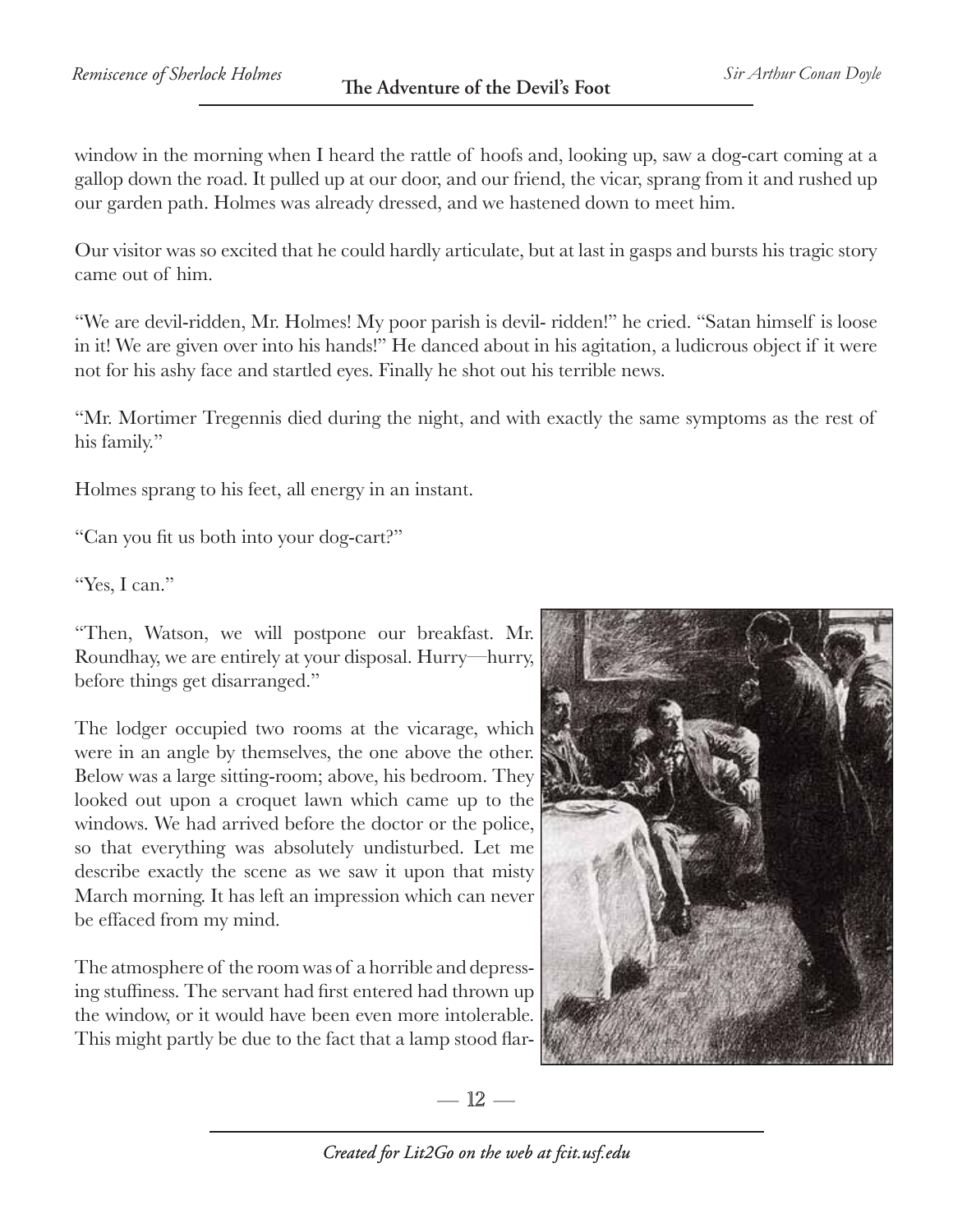ing and smoking on the centre table. Beside it sat the dead man, leaning back in his chair, his thin beard projecting, his spectacles pushed up on to his forehead, and his lean dark face turned towards the window and twisted into the same distortion of terror which had marked the features of his dead sister. His limbs were convulsed and his fingers contorted as though he had died in a very paroxysm of fear. He was fully clothed, though there were signs that his dressing had been done in a hurry. We had already learned that his bed had been slept in, and that the tragic end had come to him in the early morning.

One realized the red-hot energy which underlay Holmes's phlegmatic exterior when one saw the sudden change which came over him from the moment that he entered the fatal apartment. In an instant he was tense and alert, his eyes shining, his face set, his limbs quivering with eager activity. He was out on the lawn, in through the window, round the room, and up into the bedroom, for all the world like a dashing foxhound drawing a cover. In the bedroom he made a rapid cast around and ended by throwing open the window, which appeared to give him some fresh cause for excitement, for he leaned out of it with loud ejaculations of interest and delight. Then he rushed down the stair, out through the open window, threw himself upon his face on the lawn, sprang up and into the room once more, all with the energy of the hunter who is at the very heels of his quarry. The lamp, which was an ordinary standard, he examined with minute care, making certain measurements upon its bowl. He carefully scrutinized with his lens the talc shield which covered the top of the chimney and scraped off some ashes which adhered to its upper surface, putting some of them into an envelope, which he placed in his pocketbook. Finally, just as the doctor and the official police put in an appearance, he beckoned to the vicar and we all three went out upon the lawn.

"I am glad to say that my investigation has not been entirely barren," he remarked. "I cannot remain to discuss the matter with the police, but I should be exceedingly obliged, Mr. Roundhay, if you would give the inspector my compliments and direct his attention to the bedroom window and to the sittingroom lamp. Each is suggestive, and together they are almost conclusive. If the police would desire further information I shall be happy to see any of them at the cottage. And now, Watson, I think that, perhaps, we shall be better employed elsewhere."

It may be that the police resented the intrusion of an amateur, or that they imagined themselves to be upon some hopeful line of investigation; but it is certain that we heard nothing from them for the next two days. During this time Holmes spent some of his time smoking and dreaming in the cottage; but a greater portion in country walks which he undertook alone, returning after many hours without remark as to where he had been. One experiment served to show me the line of his investigation. He had bought a lamp which was the duplicate of the one which had burned in the room of Mortimer Tregennis on the morning of the tragedy. This he filled with the same oil as that used at the vicarage,

 $-13-$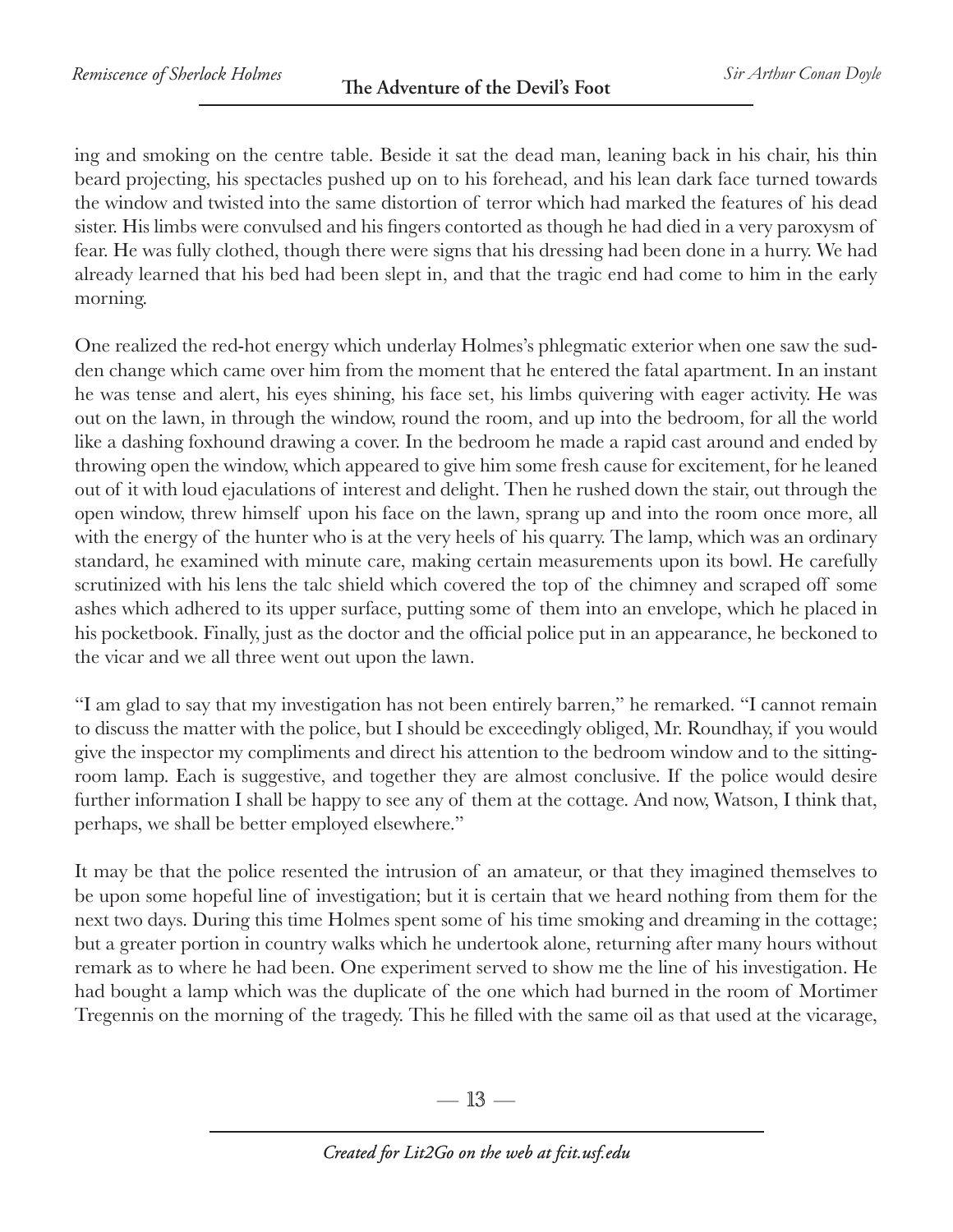and he carefully timed the period which it would take to be exhausted. Another experiment which he made was of a more unpleasant nature, and one which I am not likely ever to forget.

"You will remember, Watson," he remarked one afternoon, "that there is a single common point of resemblance in the varying reports which have reached us. This concerns the effect of the atmosphere of the room in each case upon those who had first entered it. You will recollect that Mortimer Tregennis, in describing the episode of his last visit to his brother's house, remarked that the doctor on entering the room fell into a chair? You had forgotten? Well I can answer for it that it was so. Now, you will remember also that Mrs. Porter, the housekeeper, told us that she herself fainted upon entering the room and had afterwards opened the window. In the second case—that of Mortimer Tregennis himself—you cannot have forgotten the horrible stuffiness of the room when we arrived, though the servant had thrown open the window. That servant, I found upon inquiry, was so ill that she had gone to her bed. You will admit, Watson, that these facts are very suggestive. In each case there is evidence of a poisonous atmosphere. In each case, also, there is combustion going on in the room—in the one case a fire, in the other a lamp. The fire was needed, but the lamp was lit—as a comparison of the oil consumed will show—long after it was broad daylight. Why? Surely because there is some connection between three things—the burning, the stuffy atmosphere, and, finally, the madness or death of those unfortunate people. That is clear, is it not?"

"It would appear so."

"At least we may accept it as a working hypothesis. We will suppose, then, that something was burned in each case which produced an atmosphere causing strange toxic effects. Very good. In the first instance—that of the Tregennis family—this substance was placed in the fire. Now the window was shut, but the fire would naturally carry fumes to some extent up the chimney. Hence one would expect the effects of the poison to be less than in the second case, where there was less escape for the vapour. The result seems to indicate that it was so, since in the first case only the woman, who had presumably the more sensitive organism, was killed, the others exhibiting that temporary or permanent lunacy which is evidently the first effect of the drug. In the second case the result was complete. The facts, therefore, seem to bear out the theory of a poison which worked by combustion.

"With this train of reasoning in my head I naturally looked about in Mortimer Tregennis's room to find some remains of this substance. The obvious place to look was the talc shelf or smoke-guard of the lamp. There, sure enough, I perceived a number of flaky ashes, and round the edges a fringe of brownish powder, which had not yet been consumed. Half of this I took, as you saw, and I placed it in an envelope."

"Why half, Holmes?"

—  $14-$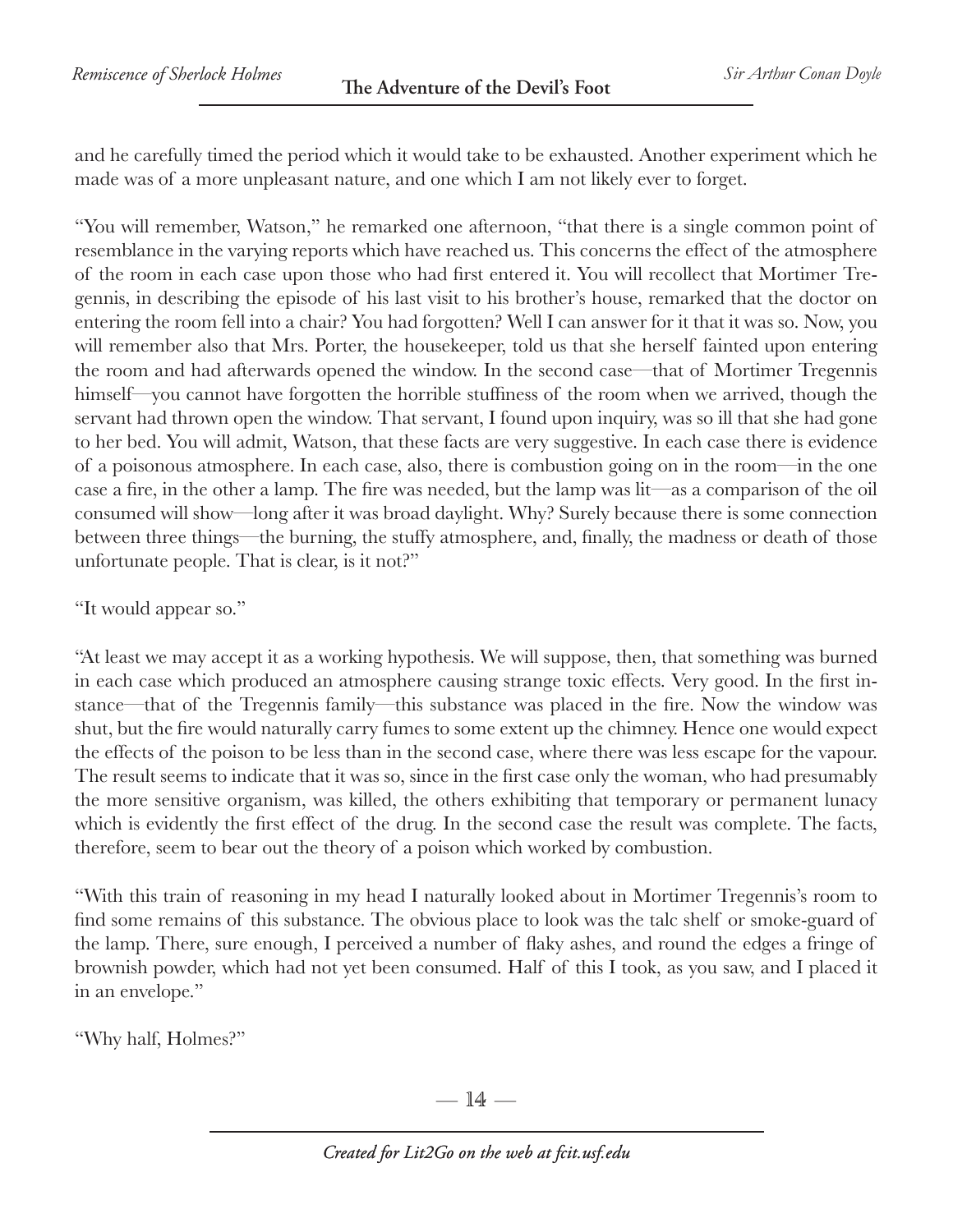"It is not for me, my dear Watson, to stand in the way of the official police force. I leave them all the evidence which I found. The poison still remained upon the talc had they the wit to find it. Now, Watson, we will light our lamp; we will, however, take the precaution to open our window to avoid the premature decease of two deserving members of society, and you will seat yourself near that open window in an armchair unless, like a sensible man, you determine to have nothing to do with the affair. Oh, you will see it out, will you? I thought I knew my Watson. This chair I will place opposite yours, so that we may be the same distance from the poison and face to face. The door we will leave ajar. Each is now in a position to watch the other and to bring the experiment to an end should the symptoms seem alarming. Is that all clear? Well, then, I take our powder—or what remains of it—from the envelope, and I lay it above the burning lamp. So! Now, Watson, let us sit down and await developments."

They were not long in coming. I had hardly settled in my chair before I was conscious of a thick, musky odour, subtle and nauseous. At the very first whiff of it my brain and my imagination were beyond all control. A thick, black cloud swirled before my eyes, and my mind told me that in this cloud, unseen as yet, but about to spring out upon my appalled senses, lurked all that was vaguely horrible, all that was monstrous and inconceivably wicked in the universe. Vague shapes swirled and swam amid the dark cloud-bank, each a menace and a warning of something coming, the advent of some unspeakable dweller upon the threshold, whose very shadow would blast my soul. A freezing horror took possession of me. I felt that my hair was rising, that my eyes were protruding, that my mouth was opened, and my tongue like leather. The turmoil within my brain was such that something must surely snap. I tried to scream and was vaguely aware of some hoarse croak which was my own voice, but distant and detached from myself At the same moment, in some effort of escape, I broke through that cloud of despair and had a glimpse of Holmes's face, white, rigid, and drawn with horror—the very look which I had seen upon the features of the dead. It was that vision which gave me an instant of sanity and of strength. I dashed from my chair, threw my arms round Holmes, and together we lurched through the door, and an instant afterwards had thrown ourselves down upon the grass plot and were lying side by side, conscious only of the glorious sunshine which was bursting its way through the hellish cloud of terror which had girt us in. Slowly it rose from our souls like the mists from a landscape until peace and reason had returned, and we were sitting upon the grass, wiping our clammy foreheads, and looking with apprehension at each other to mark the last traces of that terrific experience which we had undergone.

"Upon my word, Watson!" said Holmes at last with an unsteady voice, "I owe you both my thanks and an apology. It was an unjustifiable experiment even for one's self, and doubly so for a friend. I am really very sorry."

—  $15 -$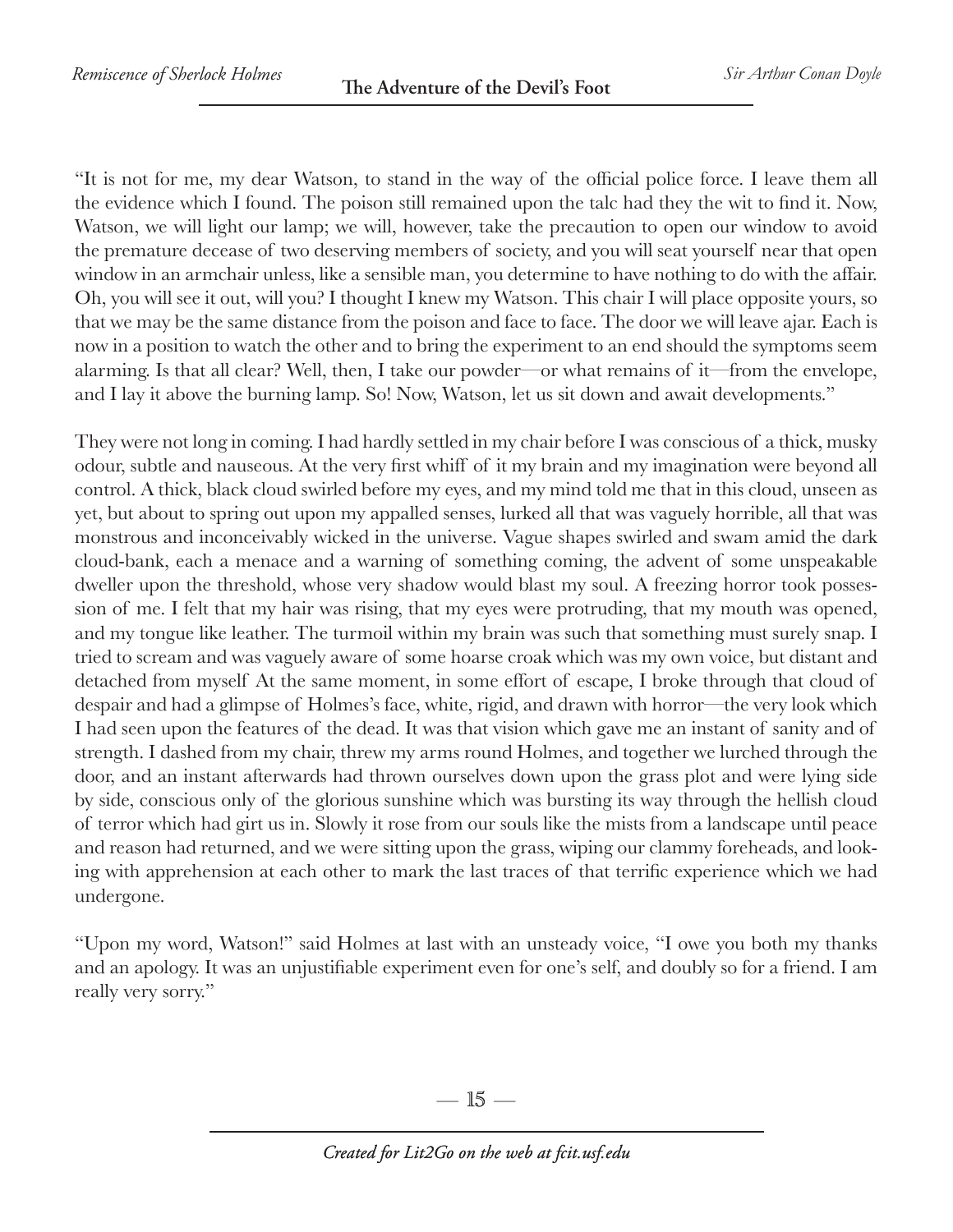"You know," I answered with some emotion, for I have never seen so much of Holmes's heart before, "that it is my greatest joy and privilege to help you."

He relapsed at once into the half-humorous, half-cynical vein which was his habitual attitude to those about him. "It would be superfluous to drive us mad, my dear Watson," said he. "A candid observer would certainly declare that we were so already before we embarked upon so wild an experiment. I confess that I never imagined that the effect could be so sudden and so severe." He dashed into the cottage, and, reappearing with the burning lamp held at full arm's length, he threw it among a bank of brambles. "We must give the room a little time to clear. I take it, Watson, that you have no longer a shadow of a doubt as to how these tragedies were produced?"

"None whatever."

"But the cause remains as obscure as before. Come into the arbour here and let us discuss it together. That villainous stuff seems still to linger round my throat. I think we must admit that all the evidence points to this man, Mortimer Tregennis, having been the criminal in the first tragedy, though he was the victim in the second one. We must remember, in the first place, that there is some story of a family quarrel, followed by a reconciliation. How bitter that quarrel may have been, or how hollow the reconciliation we cannot tell. When I think of Mortimer Tregennis, with the foxy face and the small shrewd, beady eyes behind the spectacles, he is not a man whom I should judge to be of a particularly forgiving disposition. Well, in the next place, you will remember that this idea of someone moving in the garden, which took our attention for a moment from the real cause of the tragedy, emanated from him. He had a motive in misleading us. Finally, if he did not throw the substance into the fire at the moment of leaving the room, who did do so? The affair happened immediately after his departure. Had anyone else come in, the family would certainly have risen from the table. Besides, in peaceful Cornwall, visitors did not arrive after ten o'clock at night. We may take it, then, that all the evidence points to Mortimer Tregennis as the culprit."

"Then his own death was suicide!"

"Well, Watson, it is on the face of it a not impossible supposition. The man who had the guilt upon his soul of having brought such a fate upon his own family might well be driven by remorse to inflict it upon himself. There are, however, some cogent reasons against it. Fortunately, there is one man in England who knows all about it, and I have made arrangements by which we shall hear the facts this afternoon from his own lips. Ah! he is a little before his time. Perhaps you would kindly step this way, Dr. Leon Sterndale. We have been conducing a chemical experiment indoors which has left our little room hardly fit for the reception of so distinguished a visitor."

 $-16-$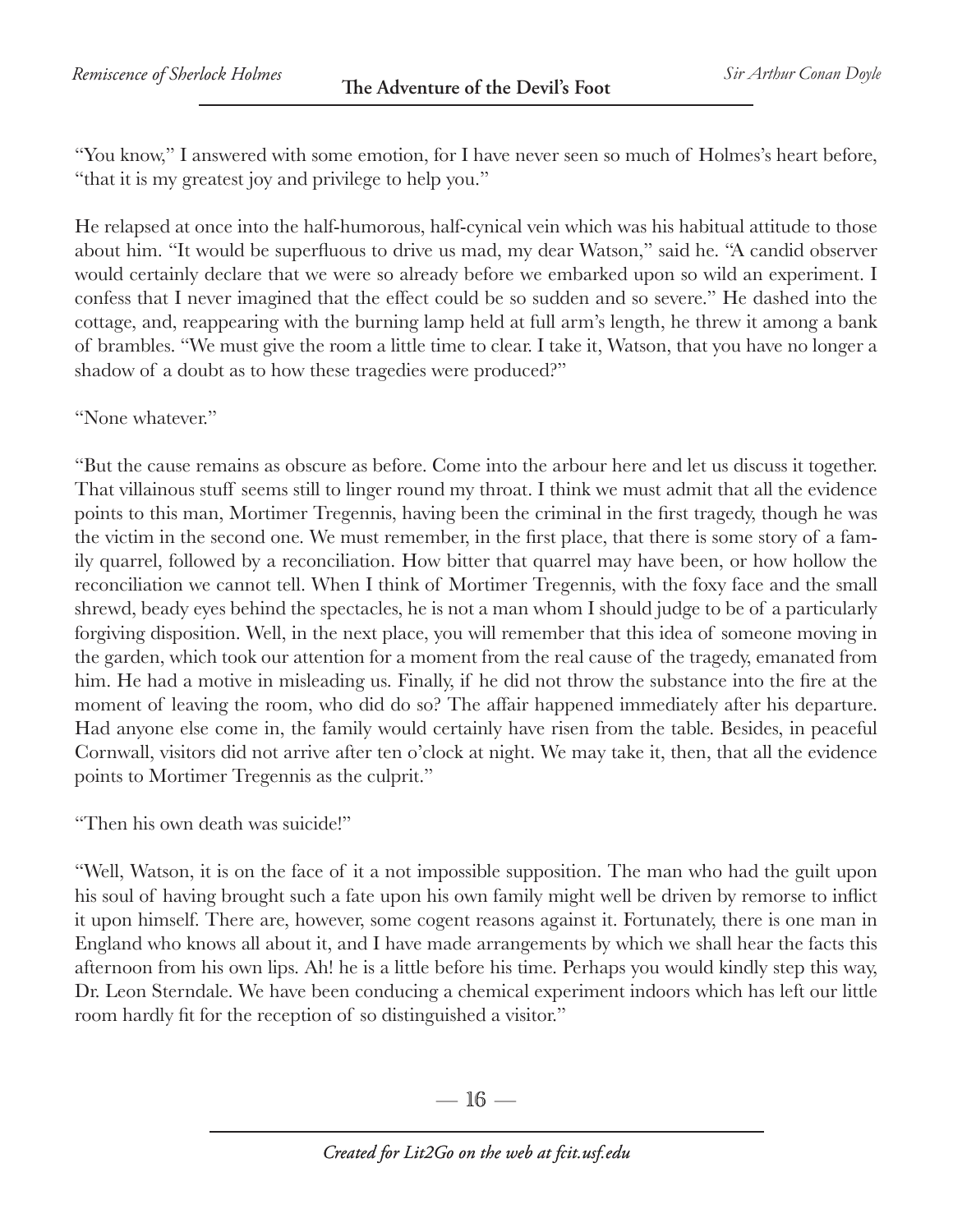I had heard the click of the garden gate, and now the majestic figure of the great African explorer appeared upon the path. He turned in some surprise towards the rustic arbour in which we sat.

"You sent for me, Mr. Holmes. I had your note about an hour ago, and I have come, though I really do not know why I should obey your summons."

"Perhaps we can clear the point up before we separate," said Holmes. "Meanwhile, I am much obliged to you for your courteous acquiescence. You will excuse this informal reception in the open air, but my friend Watson and I have nearly furnished an additional chapter to what the papers call the Cornish Horror, and we prefer a clear atmosphere for the present. Perhaps, since the matters which we have to discuss will affect you personally in a very intimate fashion, it is as well that we should talk where there can be no eavesdropping."

The explorer took his cigar from his lips and gazed sternly at my companion.

"I am at a loss to know, sir," he said, "what you can have to speak about which affects me personally in a very intimate fashion."

"The killing of Mortimer Tregennis," said Holmes.

For a moment I wished that I were armed. Sterndale's fierce face turned to a dusky red, his eyes glared, and the knotted, passionate veins started out in his forehead, while he sprang forward with clenched hands towards my companion. Then he stopped, and with a violent effort he resumed a cold, rigid calmness, which was, perhaps, more suggestive of danger than his hot-headed outburst.

"I have lived so long among savages and beyond the law," said he, "that I have got into the way of being a law to myself. You would do well, Mr. Holmes, not to forget it, for I have no desire to do you an injury."

"Nor have I any desire to do you an injury, Dr. Sterndale. Surely the clearest proof of it is that, knowing what I know, I have sent for you and not for the police."

Sterndale sat down with a gasp, overawed for, perhaps, the first time in his adventurous life. There was a calm assurance of power in Holmes's manner which could not be withstood. Our visitor stammered for a moment, his great hands opening and shutting in his agitation.

"What do you mean?" he asked at last. "If this is bluff upon your part, Mr. Holmes, you have chosen a bad man for your experiment. Let us have no more beating about the bush. What DO you mean?"

 $-17-$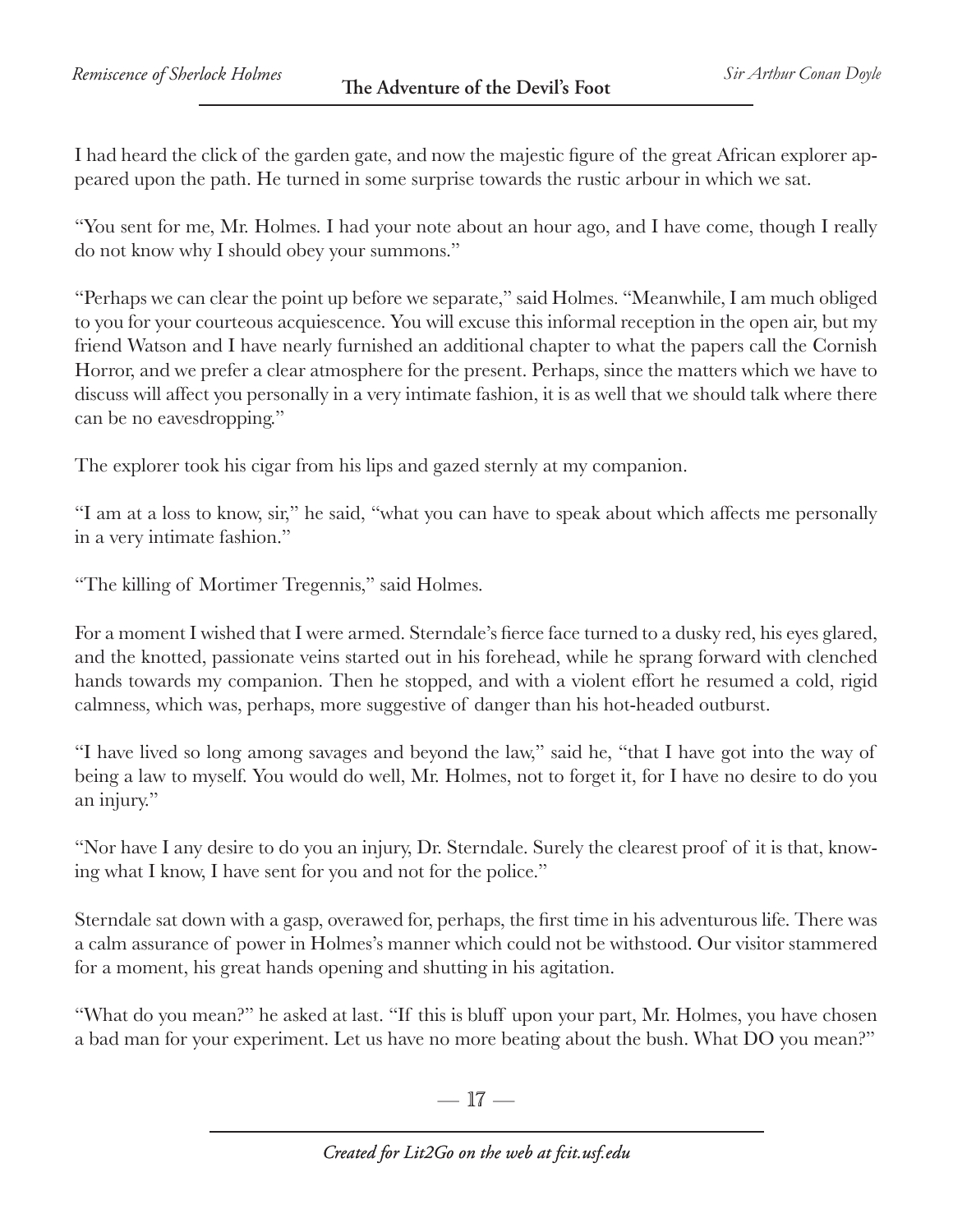"I will tell you," said Holmes, "and the reason why I tell you is that I hope frankness may beget frankness. What my next step may be will depend entirely upon the nature of your own defense."

"My defense?"

"Yes, sir."

"My defense against what?"

"Against the charge of killing Mortimer Tregennis."

Sterndale mopped his forehead with his handkerchief. "Upon my word, you are getting on," said he. "Do all your successes depend upon this prodigious power of bluff?"

"The bluff," said Holmes sternly, "is upon your side, Dr. Leon Sterndale, and not upon mine. As a proof I will tell you some of the facts upon which my conclusions are based. Of your return from Plymouth, allowing much of your property to go on to Africa, I will say nothing save that it first informed me that you were one of the factors which had to be taken into account in reconstructing this drama—"

"I came back—"

"I have heard your reasons and regard them as unconvincing and inadequate. We will pass that. You came down here to ask me whom I suspected. I refused to answer you. You then went to the vicarage, waited outside it for some time, and finally returned to your cottage."

"How do you know that?"

"I followed you."

"I saw no one."

"That is what you may expect to see when I follow you. You spent a restless night at your cottage, and you formed certain plans, which in the early morning you proceeded to put into execution. Leaving your door just as day was breaking, you filled your pocket with some reddish gravel that was lying heaped beside your gate."

 $-18-$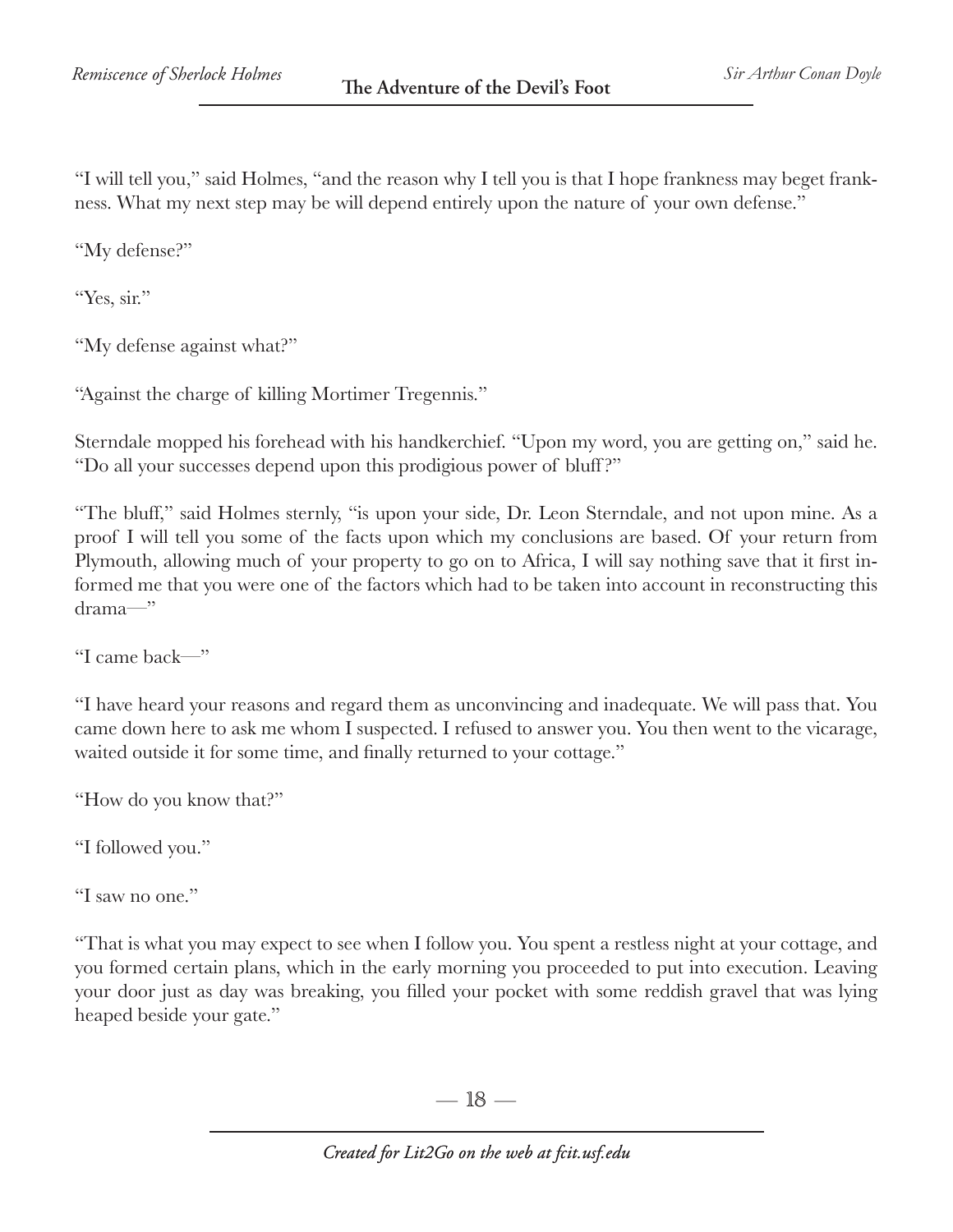Sterndale gave a violent start and looked at Holmes in amazement.

"You then walked swiftly for the mile which separated you from the vicarage. You were wearing, I may remark, the same pair of ribbed tennis shoes which are at the present moment upon your feet. At the vicarage you passed through the orchard and the side hedge, coming out under the window of the lodger Tregennis. It was now daylight, but the household was not yet stirring. You drew some of the gravel from your pocket, and you threw it up at the window above you."

Sterndale sprang to his feet.

"I believe that you are the devil himself!" he cried.

Holmes smiled at the compliment. "It took two, or possibly three, handfuls before the lodger came to the window. You beckoned him to come down. He dressed hurriedly and descended to his sittingroom. You entered by the window. There was an interview—a short one—during which you walked up and down the room. Then you passed out and closed the window, standing on the lawn outside smoking a cigar and watching what occurred. Finally, after the death of Tregennis, you withdrew as you had come. Now, Dr. Sterndale, how do you justify such conduct, and what were the motives for your actions? If you prevaricate or trifle with me, I give you my assurance that the matter will pass out of my hands forever."

Our visitor's face had turned ashen gray as he listened to the words of his accuser. Now he sat for some time in thought with his face sunk in his hands. Then with a sudden impulsive gesture he plucked a photograph from his breast-pocket and threw it on the rustic table before us.

"That is why I have done it," said he.

It showed the bust and face of a very beautiful woman. Holmes stooped over it.

"Brenda Tregennis," said he.

"Yes, Brenda Tregennis," repeated our visitor. "For years I have loved her. For years she has loved me. There is the secret of that Cornish seclusion which people have marvelled at. It has brought me close to the one thing on earth that was dear to me. I could not marry her, for I have a wife who has left me for years and yet whom, by the deplorable laws of England, I could not divorce. For years Brenda waited. For years I waited. And this is what we have waited for." A terrible sob shook his great frame, and he clutched his throat under his brindled beard. Then with an effort he mastered himself and spoke on:

— 19 —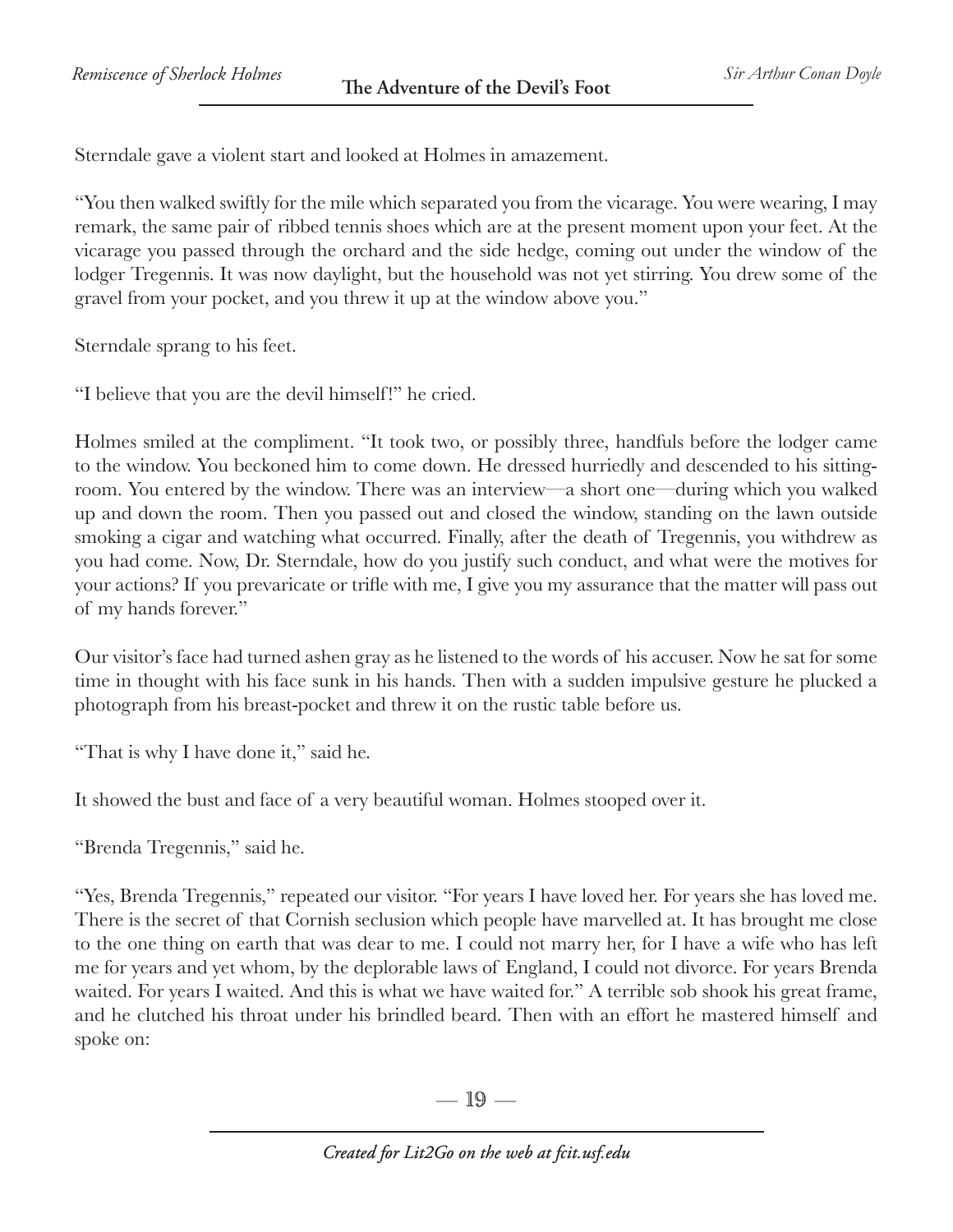"The vicar knew. He was in our confidence. He would tell you that she was an angel upon earth. That was why he telegraphed to me and I returned. What was my baggage or Africa to me when I learned that such a fate had come upon my darling? There you have the missing clue to my action, Mr. Holmes."

"Proceed," said my friend.

Dr. Sterndale drew from his pocket a paper packet and laid it upon the table. On the outside was written "Radix pedis diaboli" with a red poison label beneath it. He pushed it towards me. "I understand that you are a doctor, sir. Have you ever heard of this preparation?"

"Devil's-foot root! No, I have never heard of it."

"It is no reflection upon your professional knowledge," said he, "for I believe that, save for one sample in a laboratory at Buda, there is no other specimen in Europe. It has not yet found its way either into the pharmacopoeia or into the literature of toxicology. The root is shaped like a foot, half human, half goatlike; hence the fanciful name given by a botanical missionary. It is used as an ordeal poison by the medicine-men in certain districts of West Africa and is kept as a secret among them. This particular specimen I obtained under very extraordinary circumstances in the Ubangi country." He opened the paper as he spoke and disclosed a heap of reddish-brown, snuff-like powder.

"Well, sir?" asked Holmes sternly.

"I am about to tell you, Mr. Holmes, all that actually occurred, for you already know so much that it is clearly to my interest that you should know all. I have already explained the relationship in which I stood to the Tregennis family. For the sake of the sister I was friendly with the brothers. There was a family quarrel about money which estranged this man Mortimer, but it was supposed to be made up, and I afterwards met him as I did the others. He was a sly, subtle, scheming man, and several things arose which gave me a suspicion of him, but I had no cause for any positive quarrel.

"One day, only a couple of weeks ago, he came down to my cottage and I showed him some of my African curiosities. Among other things I exhibited this powder, and I told him of its strange properties, how it stimulates those brain centres which control the emotion of fear, and how either madness or death is the fate of the unhappy native who is subjected to the ordeal by the priest of his tribe. I told him also how powerless European science would be to detect it. How he took it I cannot say, for I never left the room, but there is no doubt that it was then, while I was opening cabinets and stooping to boxes, that he managed to abstract some of the devil's-foot root. I well remember how he plied me

 $-20-$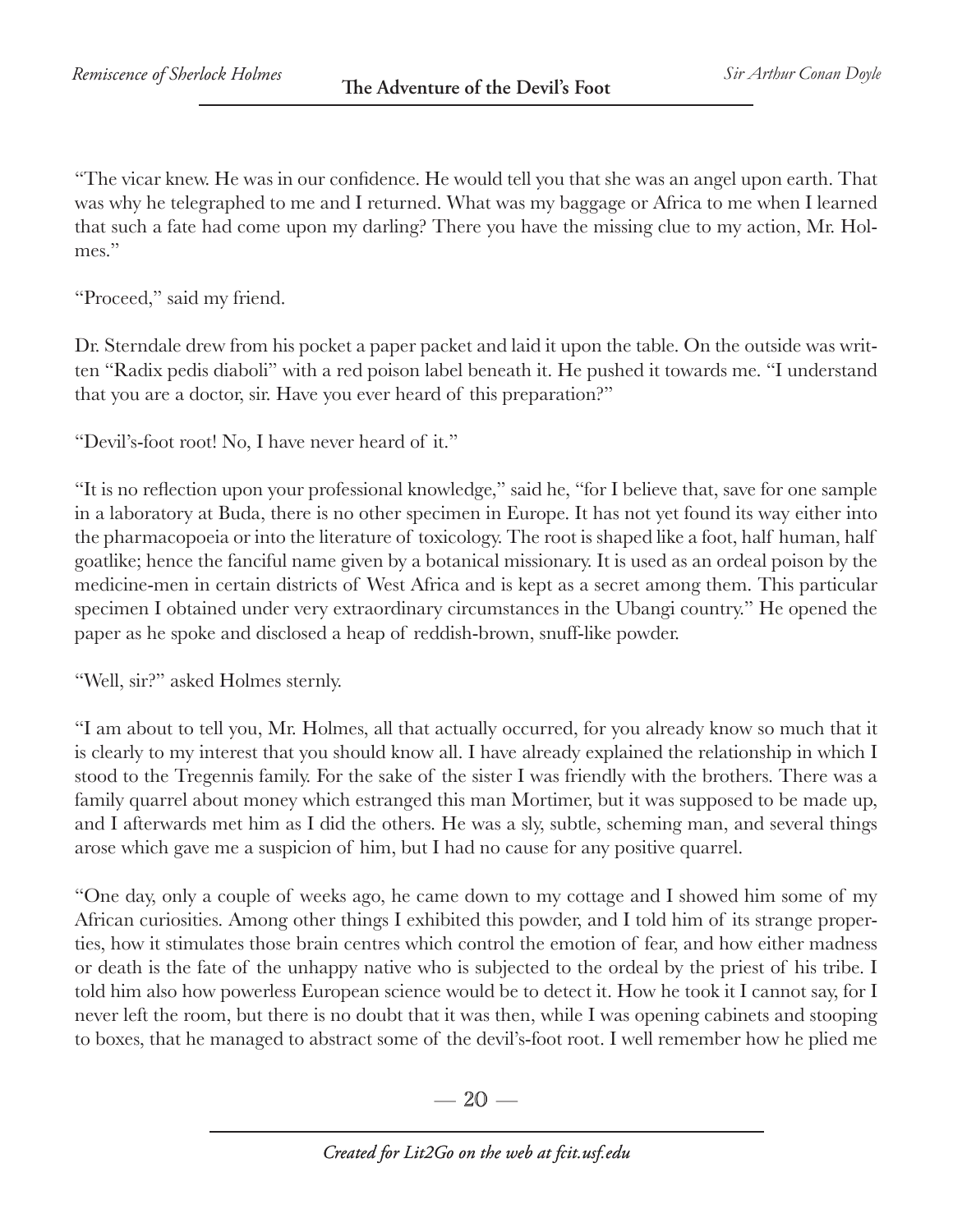with questions as to the amount and the time that was needed for its effect, but I little dreamed that he could have a personal reason for asking.

"I thought no more of the matter until the vicar's telegram reached me at Plymouth. This villain had thought that I would be at sea before the news could reach me, and that I should be lost for years in Africa. But I returned at once. Of course, I could not listen to the details without feeling assured that my poison had been used. I came round to see you on the chance that some other explanation had suggested itself to you. But there could be none. I was convinced that Mortimer Tregennis was the murderer; that for the sake of money, and with the idea, perhaps, that if the other members of his family were all insane he would be the sole guardian of their joint property, he had used the devil'sfoot powder upon them, driven two of them out of their senses, and killed his sister Brenda, the one human being whom I have ever loved or who has ever loved me. There was his crime; what was to be his punishment?

"Should I appeal to the law? Where were my proofs? I knew that the facts were true, but could I help to make a jury of countrymen believe so fantastic a story? I might or I might not. But I could not afford to fail. My soul cried out for revenge. I have said to you once before, Mr. Holmes, that I have spent much of my life outside the law, and that I have come at last to be a law to myself. So it was even now. I determined that the fate which he had given to others should be shared by himself. Either that or I would do justice upon him with my own hand. In all England there can be no man who sets less value upon his own life than I do at the present moment.

"Now I have told you all. You have yourself supplied the rest. I did, as you say, after a restless night, set off early from my cottage. I foresaw the difficulty of arousing him, so I gathered some gravel from the pile which you have mentioned, and I used it to throw up to his window. He came down and admitted me through the window of the sitting-room. I laid his offence before him. I told him that I had come both as judge and executioner. The wretch sank into a chair, paralyzed at the sight of my revolver. I lit the lamp, put the powder above it, and stood outside the window, ready to carry out my threat to shoot him should he try to leave the room. In five minutes he died. My God! how he died! But my heart was flint, for he endured nothing which my innocent darling had not felt before him. There is my story, Mr. Holmes. Perhaps, if you loved a woman, you would have done as much yourself. At any rate, I am in your hands. You can take what steps you like. As I have already said, there is no man living who can fear death less than I do."

Holmes sat for some little time in silence.

"What were your plans?" he asked at last.

 $-21-$